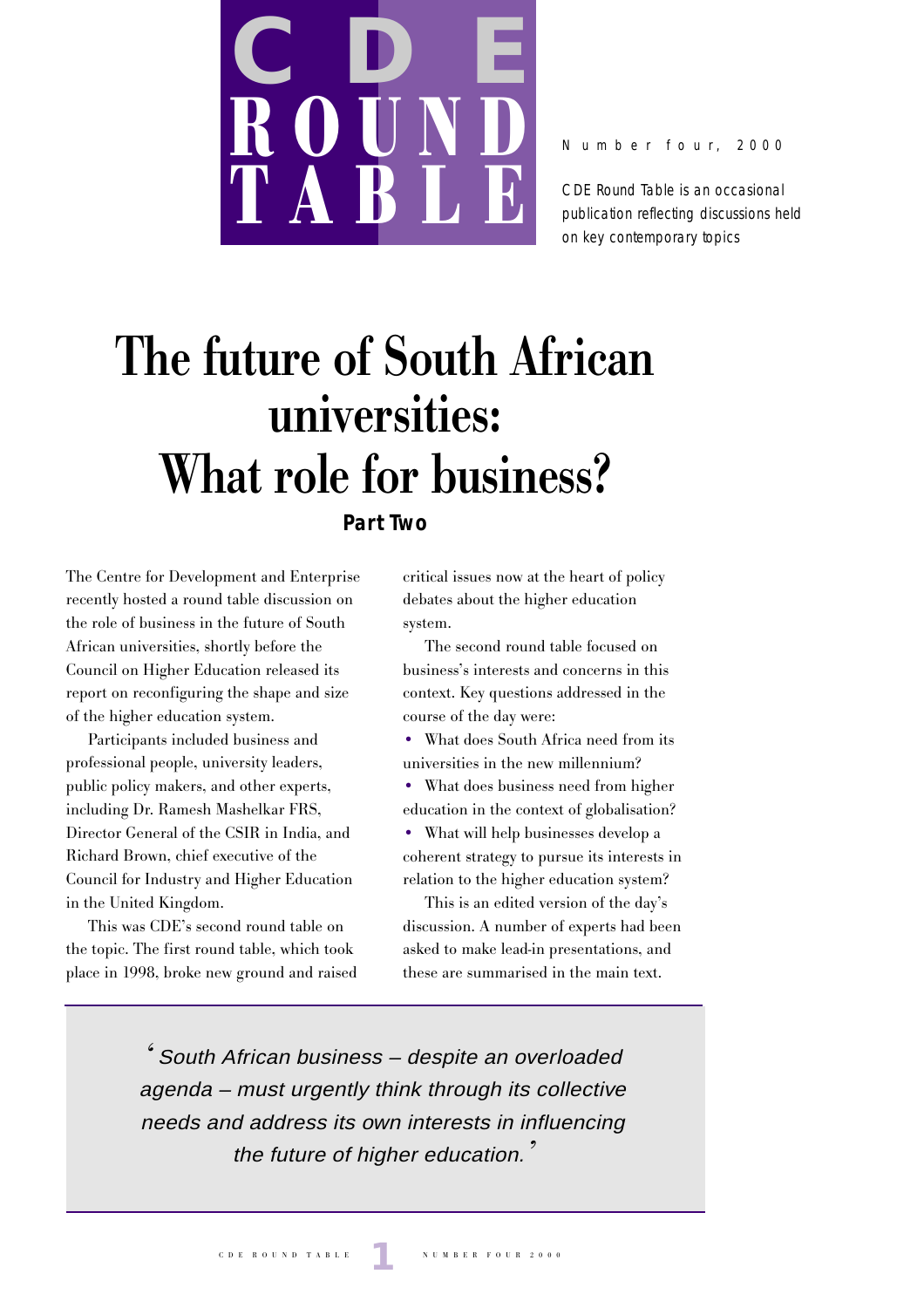### **Summary of key points**

### **Higher education and national economic success**

• Globalisation and the development of knowledge-based economies are making higher education increasingly important to the economic viability of nations. Applied knowledge will be the primary source of comparative economic advantage for companies and countries in the  $21<sup>st</sup>$  century.

• Many countries have recognised that higher education institutions are major economic resources and are actively promoting partnerships for national development between government, business and higher education.

• Higher education has a vital role in helping South Africa to develop an internationally competitive economy, a more prosperous and equitable society, and a stable democracy. Better education, better learning, better research, better products and better economic growth are the prerequisites for a better quality of life for all South Africans.

#### **Crisis in higher education**

• A major reconfiguration of South African higher education is now on the table for discussion. This reappraisal has been precipitated by a multi-dimensional crisis extending from the schools into the tertiary sector, and the need – in the national interest – to reshape an institutional terrain distorted by apartheid planning. There are too many institutions, many of them in the wrong places, and they are of very uneven quality.

• The national participation rate in higher education is falling. At present it is only 15% in the relevant age group, and is dropping towards levels found in the least developed countries. This must ring alarm-bells for South Africa's future competitiveness. By contrast, the average participation rate in OECD countries is 51% (over 70% in the USA), and 21% in middle-income countries. A well-educated population is crucial to South Africa's future. Increasing the participation rate must become a major policy-driver.

• Expectations of significant growth in higher education in the post-apartheid era have

### **Participants in the round table**

- **FrancisAntonie**, senior economist, Standard Bank of SA
- **Susan Bedil**, managing director, Midrand University Campus
- **Ann Bernstein**, executive director, CDE
- **Julia Boltar**, partner, Webber Wentzel Bowens
- **Richard Brown**, chief executive officer, Council for Industry and Higher Education, UK
- **Prof. Ian Bunting**, consultant: Department of Education; head: Institutional Information Unit, UCT
- **Ahmed Essop**, chief director: Planning & Management, Department of Education
- **Dr Geoff Garrett**, president & chief executive officer, CSIR
- **Janice Gobey,** recruitment manager, Investec Bank Ltd
- **Prof. Douglas Irvine**, senior associate, CDE
- **Andrew Johnson**, manager: HR Development, Anglovaal Mining Ltd
- **Margie Keeton**, executive director, Tshikululu Social Investments
- **Derek Keys**, former Minister of Finance; director, Billiton
- **Piyushi Kotecha,** chief executive officer, SAUVCA
- **Dr Robin Lee**, Robin H Lee & Associates
- **Prof. Chabani Manganyi,** adviser to the Vice-Chancellor, University of Pretoria; formerly director general, Department of Education
- **Dr Ramesh Mashelkar** FRS, director general, CSIR, India

Views expressed by the participants are not necessarily those of CDE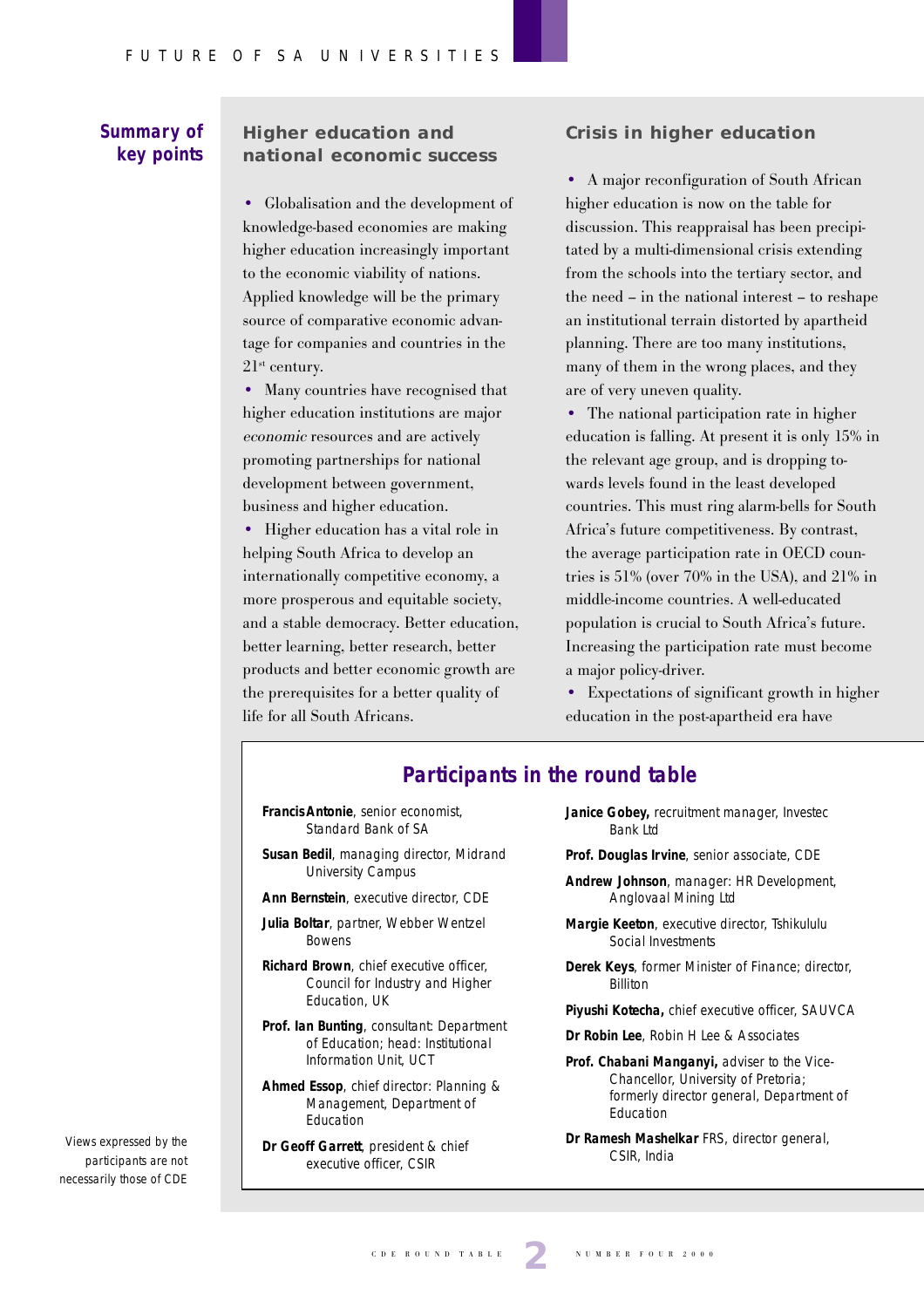evaporated. There are fewer students now than in 1995. Contrary to the NCHE's prediction that the number of schoolleavers with matric exemption would rise from 89 000 in 1994 to over 130 000 in 1999, there were only 63 000 in 1999 – less than half the projected figure.

• Higher education has become a cutthroat business as institutions compete for a limited pool of matriculants, especially those with maths results good enough to enter science, engineering, technology and business programmes. • The historically black universities (HBUs) are in crisis. Their student inflows have dropped dramatically, and they are in severe financial difficulties. Problems of governance and management are so profound at many of these institutions that even if there were sufficient funds it is questionable whether they could pull themselves through.

• Political correctness seems to insist on talking about the crisis in general terms to avoid focusing on HBUs, as this is a

- **Ken Maxwell,** non-executive chairman, Anglovaal Mining Ltd
- **Dr Khotso Mokhele**, president, National Research Foundation
- **Enver Motala**, consultant, Council on Higher Education
- **Ivan Mzimela**, head: Group HR Development, Nedcor Ltd
- **Dr Pat Ngwenya**, executive director, Acumen Holdings Ltd
- **Andrea Parkerson**, manager, Standard Bank Foundation
- **Prof. Lawrence Schlemmer**, consultant
- **Prof. Nick Segal**, director: Graduate School of Business, UCT
- **Dr Paul Shongwe**, manager: Public Affairs, Standard Bank Foundation

sensitive issue. But the higher education system is not dysfunctional in all its parts – some institutions are well managed, reasonably strong financially and academically efficient. Nevertheless, there is a worrying shortage of skills in even the most reputable universities and in academic departments critical to the economy.

### **Rationalising higher education**

• South Africans are hesitant to talk about merit and the need for excellence. If we want to be globally competitive we have to face up to reality. How many world-class centres of excellence can South Africa realistically aim to have? Probably not a single university in this country can currently assemble critical mass at international levels in its key departments and research centres.

• The current re-appraisal of the shape, size and functions of the higher education system is long overdue. Hard choices are postponed at the nation's peril. South

- **Prof. Sibusiso Sibisi**, deputy Vice-Chancellor: Research, UCT
- **Dr Dhiru Soni**, deputy Vice-Chancellor, University of Durban-Westville
- **Michael Spicer**, executive director: Corporate Affairs, Anglo American Corporation of SA
- **Prof. Ian Steadman**, director: Wits Foundation, University of the **Witwatersrand**
- **Dr Errol Tyobeka**, chief director: Public Science and Liaison, Dept. of Arts, Culture, Science & **Technology**
- **Prof. Charles van Onselen**, research professor, University of Pretoria
- **Dr Bruce Young,** manager: Technology & Concept Development, SASOL Technology (Pty) Ltd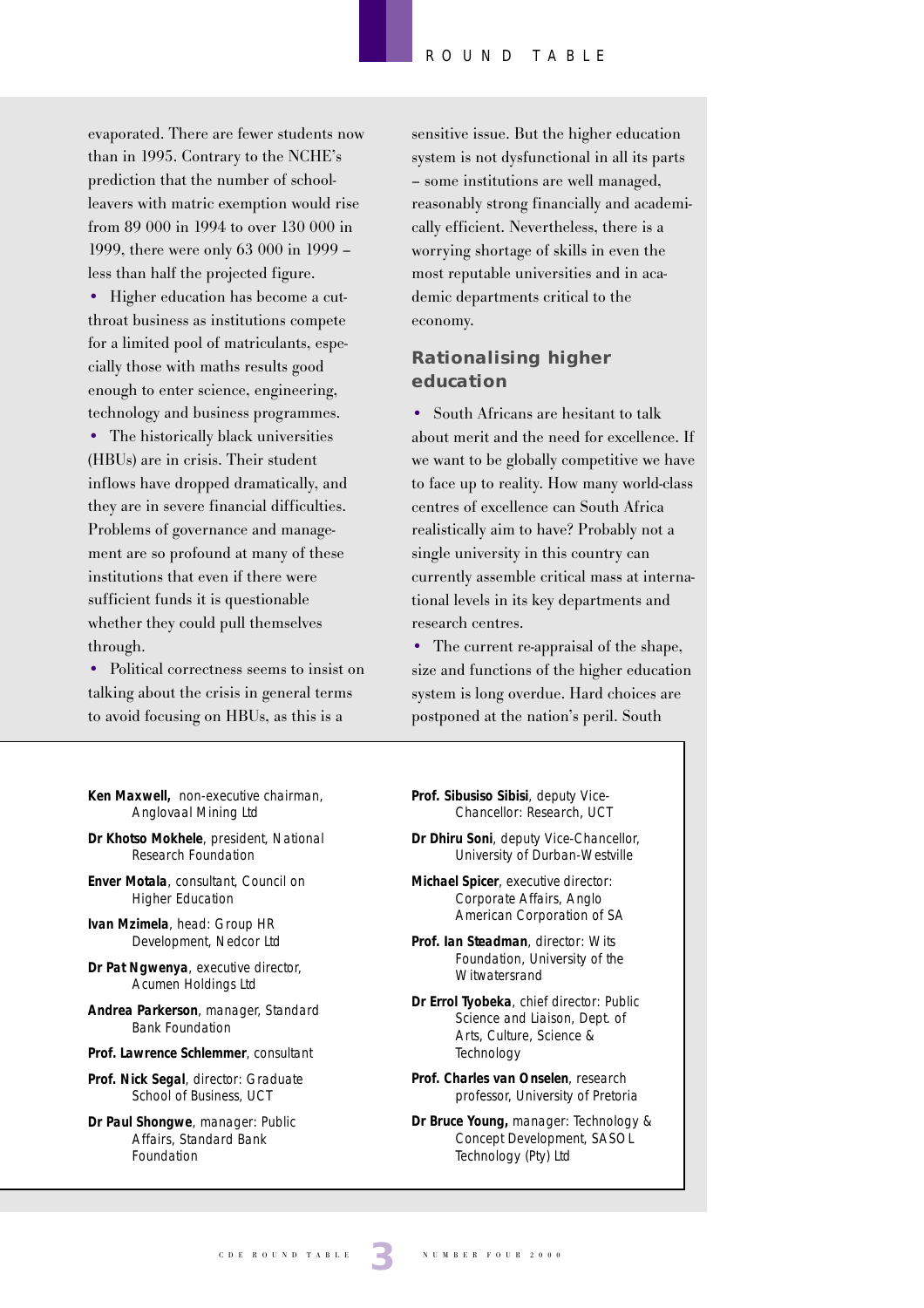Africa has to nurture and strengthen centres of excellence – institutions, departments, and programmes.

• A coherent, co-ordinated and

integrated system is not synonymous with a uniform system. Institutions must define their missions realistically to meet different needs, playing complementary roles in the national system of higher education. Each must aim for excellence in delivering its own particular mission.

• Private institutions are often viewed as a threat to the public universities. This sector has grown anarchically and needs better regulation; but it enriches the range of choices in methods of instruction, curricula and qualifications. However, it cannot replace comprehensive programmes of teaching and research undertaken by public institutions in high-cost fields.

### **What business needs from higher education**

• Higher education in the  $21<sup>st</sup>$  century must be responsive to broad changes in the economy and to business's needs. However, it is important to distinguish between the specific short-term training needs of business and industry, and the role of higher education in developing critical thought and the generic skills that make graduates flexible and adaptable.

• South Africa needs more and bettereducated people in all walks of life. In particular, business needs:

– more graduates to support the development of a knowledge-based economy, both in organisations and as entrepreneurs

– a system of higher and further education geared to lifelong learning, to ensure that workforce skills can be continuously upgraded in changing circumstance – world-class research, with a conscious emphasis on commercial applications

– a growing pool of well-educated people

who can participate creatively in policy debates and respond successfully to the country's challenges.

• South Africa's universities have by and large not adapted to the economic challenges facing South Africa, and are not sufficiently responsive to business's needs. They have oldfashioned curricula, ageing equipment, dilapidated campuses, and pay structures that don't attract competent young people into their employ.

• The fundamental question is how South Africa can best use limited resources to get value for money and organise the system as a whole to meet national goals.

#### **Business and its interests**

• There is a lack of effective communication between business, higher education and government in South Africa. Currently there is no meeting ground where business and higher education can begin to influence and impact on one another in constructive ways.

• Business has failed to lodge itself as an effective stakeholder in higher education in the eyes of both the universities and government. For example, the Council on Higher Education which advises the Minister of Education has only one employer voice among its twenty members – and according to the CHE this is not through lack of trying to attract high-level business participation.

• CDE's research shows that many senior business people in South Africa have a limited understanding of the information age and its implications for the future of business. Nor are they aware that business could play an active role in influencing education to meet the challenges of globalisation.

• In many countries, industrial innovation is becoming as important in their universities' range of activities as teaching, research, and community service. A national innovation system hinges on collaborative interactions among tertiary institutions, government and industry. While research links of this kind are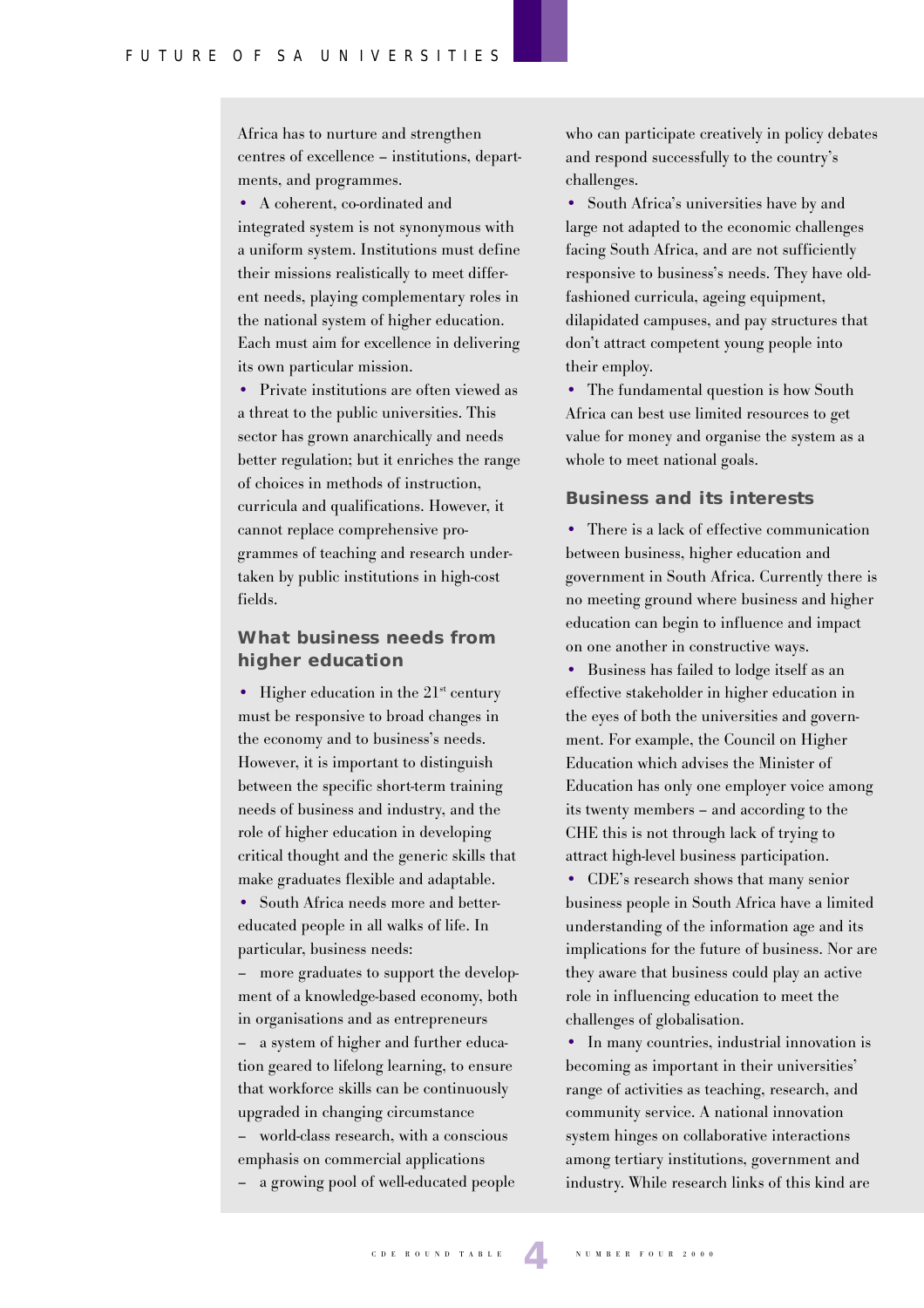growing in South Africa, they are still very underdeveloped, and must be expanded vigorously.

#### **Business needs a strategy**

• CDE's research into international experience in business-university cooperation shows that business now has unprecedented opportunities to influence universities in a series of mutually beneficial relationships. South Africa can gain significantly from practices pioneered and developed in other parts of the world.

• At the public policy level, partnerships between business and higher education have been set up in many countries to meet the challenges of the knowledgebased economy. Such partnerships can be highly influential – for example, the Council for Industry and Higher Education in the UK is not just a pressure group for business, but promotes a vision of the role of higher education in society in a creative partnership with business.

• The report of the Council on Higher Education's task team on reconfiguring the shape and size of higher education presents business with an opportunity and a threat. It recommends that the Minister should begin a process of consultation with key national stakeholders; and it argues that funds – including private sector funding – will have to be mobilised for strategic interventions in the system.

• The key conclusion from the round table is that South African business – despite an overloaded agenda – must urgently think through its collective needs and address its own interests in influencing the future of higher education, if it is not to be co-opted on to other people's agendas at this time of change.

#### **CDE's recommendations**

• The CDE round table provides pointers for how and why business leaders should

respond to the new circumstances facing their companies and the country's system of higher education.

• Business should:

– urgently initiate an appropriate collective process to study the 'shape and size' report from a business interests perspective in order to engage productively with government and higher education institutions and make a considered contribution to this debate – develop a well-researched position on the way in which the interests of government, the higher education sector, and business – and therefore the interests of the nation – link to and coincide in respect of higher education – exercise a greater influence on universi-

ties by more co-ordinated and vigorous use of voluntary membership of internal university decision-making, advisory or consulting bodies

– use financial donations and grants to universities much more strategically – sharply increase its collaboration with universities, science councils and other such bodies in carrying out research programmes, actively co-operating with universities in the commercialisation of research results as a key element in South Africa's strategy for economic development

– take the initiative to establish a highlevel business-higher education forum for the exchange and development of views as a continuing base for influencing public policy on higher education in South Africa.

• The government needs business as an active partner in the difficult task of rethinking the higher education system. The stakes are high. Effective and strategic business participation in the debate about the future of South Africa's system of higher education could make all the difference between success and failure.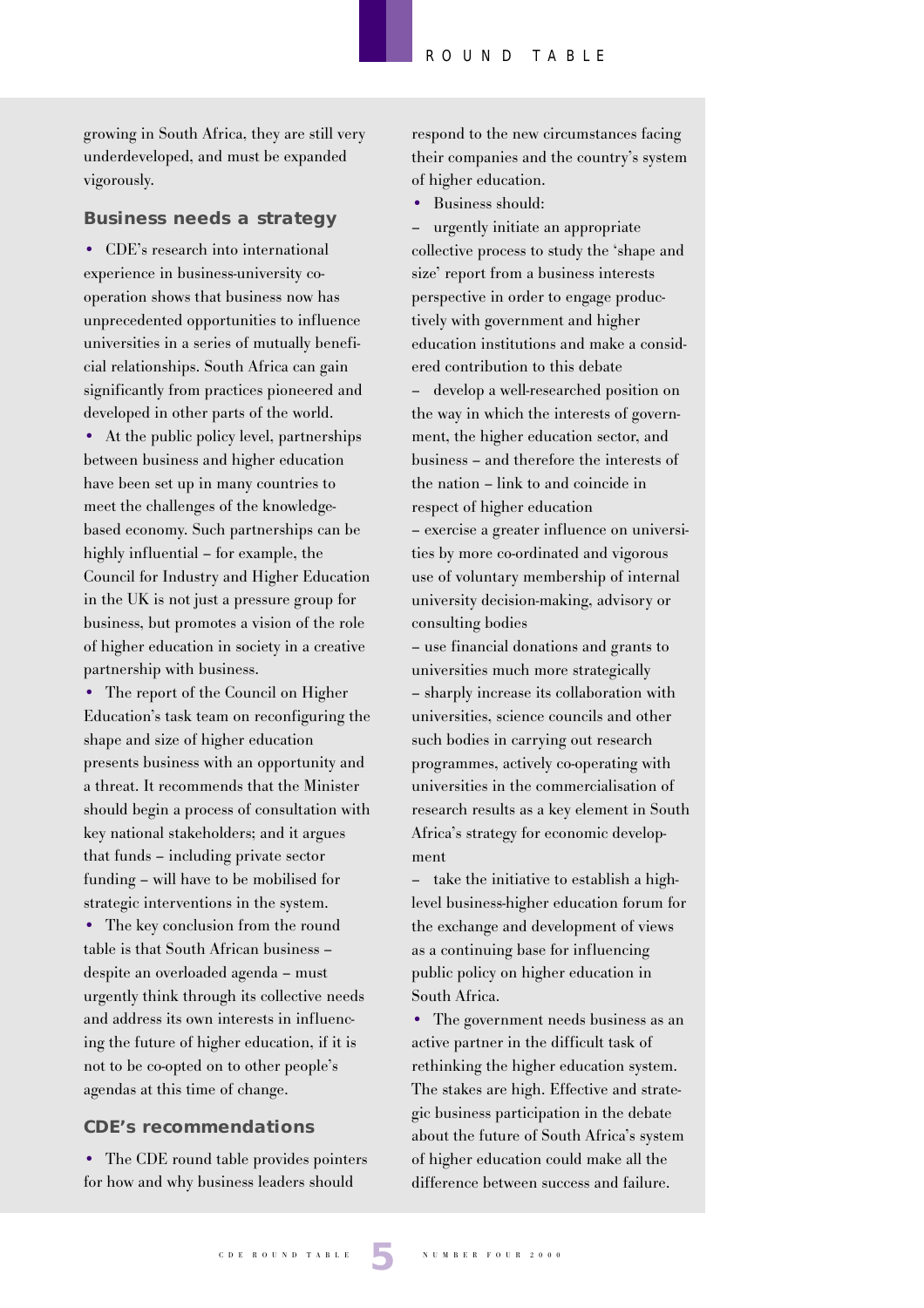' The key issue in higher education must be how the system can best contribute to achieving the goals of economic and social development and democracy in a society committed to innovation, competitiveness and excellence… Hard choices must be made. Government will need clear vision, real courage and effective strategic management skills in reshaping higher education. It will need help in putting such a package together.'

| Council on Higher Education                              |
|----------------------------------------------------------|
| Council for Industry and Higher Education (UK)           |
| Council for Scientific and Industrial Research           |
| Historically black university                            |
| Higher education institutions                            |
| National Commission on Higher Education                  |
| South African Qualifications Authority                   |
| South African University Vice-Chancellors' Association   |
| Technology and Human Resources for Industry<br>Programme |
| University of Durban-Westville                           |
| University of Cape Town                                  |
| University of South Africa                               |
| University of the Western Cape                           |
| Education White Paper 3 of 1997                          |
| University of the Witwatersrand                          |
|                                                          |

# **Acronyms and Abbreviations**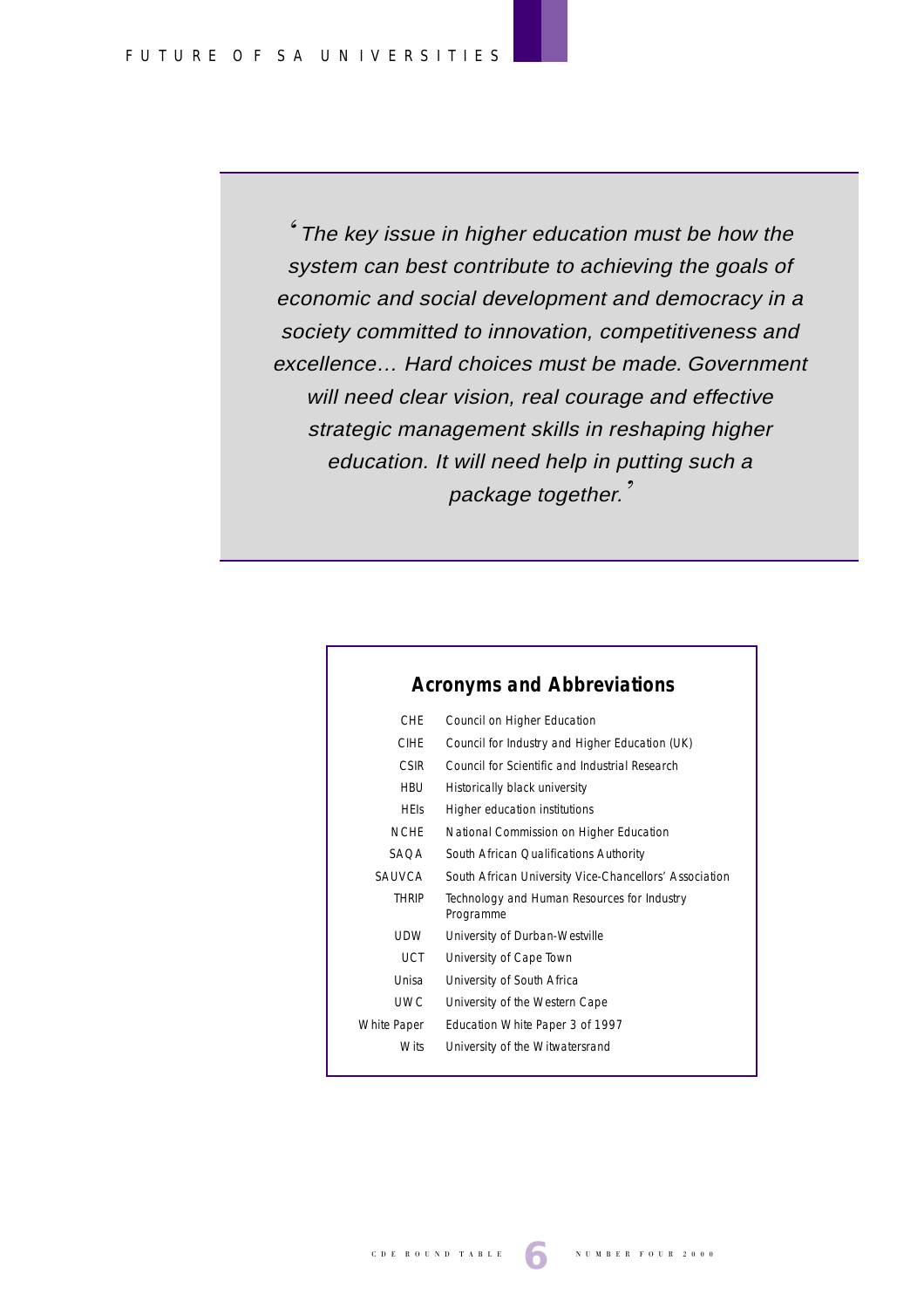# **The round table discussion**

What does business need from higher education in the  $21<sup>st</sup>$  century? Globally, business-university collaboration has become a vital element in knowledge-based economic development. How is South Africa shaping up?

The day began with an overview of critical problems and challenges in the higher education sector. This led into a discussion of the role of public and private higher education in a developing country, drawing on India's experience in particular. The next session took a closer look at how large universities currently work with business, the professions and government; and how South African business views its relations with universities. Opening up a wider perspective, two speakers reviewed international practice in strategic cooperation between business and higher education institutions. South Africa lags far behind many of its competitors in this regard. The concluding session focused on ways to address the issue.

# **Introduction**

Introducing the discussion, **Ann Bernstein** said that CDE was particularly pleased that Dr Ramesh Mashelkar and Richard Brown had accepted the invitation to participate in the round table. South Africa can learn a great deal from international experience in this context.

CDE has done extensive work on the role of business as a social actor<sup>1</sup>, but does not lay claim to any special expertise in the complex world of higher education policy, apart from the round tables it has organised on this topic. However, important background research had been commissioned as a resource for this discussion.

South African education is in crisis at every level, as Professor Kader Asmal stated unequivocally and courageously when he

took up his appointment as Minister of Education in 19992 . The higher education system, he has said, is irrational, fragmented, wasteful and unfocused – a conclusion already arrived at by the CDE round table in 19983 .

 The last ten years in higher education show above all the power of a wrong idea and the extremely harmful consequences of no-one wanting to identify and take the hard choices required. We have never had 21 'universities' and we certainly do not have anything like this today. And we should all be ashamed that we ever pretended otherwise at such great cost.

Political orthodoxy has maintained that the 'historically disadvantaged institutions' were entitled to massive financial redress and that the country's 21 'universities'

South African education is in crisis at every level. The reappraisal now taking place is long overdue. It is imperative that this new approach should not fail.

<sup>1</sup> CDE Focus no 4, Corporate business in a wider role: Brief results of two CDE surveys on resource flows from business to society in South Africa, June 1999; CDE Role of Business Series: Business and democracy: Cohabitation or contradiction? May 1996; Perspectives on business, economic growth and civil society, July 1996; Business and government in South Africa, November 1996; Peter Berger and Ann Bernstein (eds), Business and democracy: Cohabitation or contradiction? London: Printer Press, 1998.

<sup>&</sup>lt;sup>2</sup> Minister of Education Kader Asmal's policy statement, Call to action: Mobilising citizens to build a South African education and training system for the 21st century, 27 July, 1999.

<sup>&</sup>lt;sup>3</sup> CDE Round Table no 2, The future of South African universities: What role for business? (Part One), July 1998.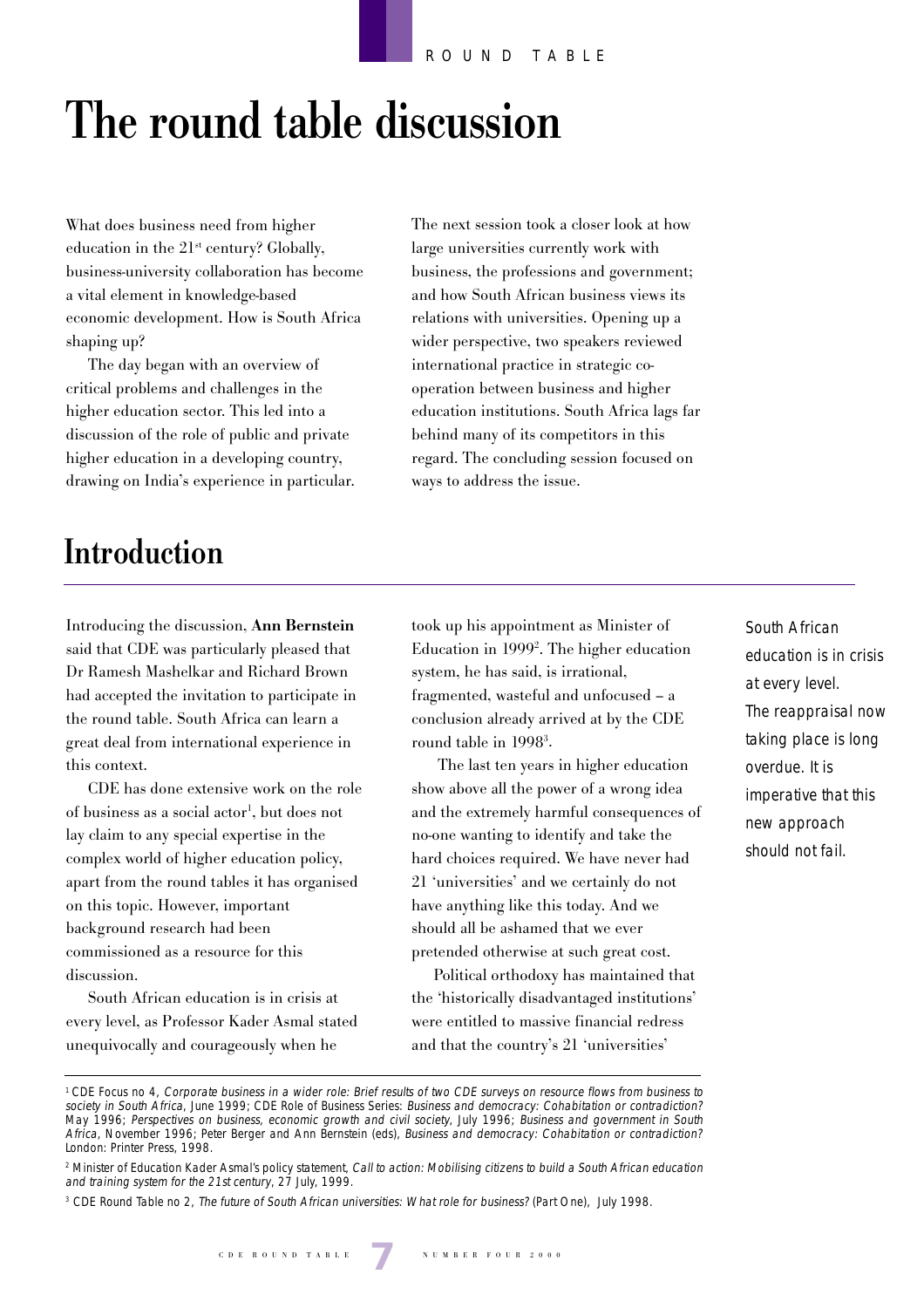



Department of Education

could and should all do the same kinds of things and achieve the same degree of excellence. It ignored the fact that what used to be called 'the bush colleges' were created by the apartheid government to serve its own political ends rather than educational requirements, the needs of students or any other national interests. A great deal of precious money, time and effort has been wasted over the past decade. The costs of this failed approach are being borne by thousands of individuals and their families and can be seen too in the country's growing skills crisis.

The reappraisal now taking place is long overdue. It is imperative that this new approach should not fail. All stakeholders in the future of South Africa's universities and the wider higher education system must put aside their own narrow interests and apply their minds to the national interest. In this area neither the constitution nor the Freedom Charter and its principles tell one what to do. What is required is a clear philosophy concerning education, development, limitations and future possibilities in a developing country such as South Africa.

The problems in higher education highlight broader dilemmas facing both government and business. Government

must open up new opportunities for millions of citizens in many different fields to deal effectively with poverty and inequality. It must modernise a country caught in a time warp by apartheid and international isolation, with an economy in bad shape, and make South Africa a globally competitive nation. In this context the key issue in higher education must be how the system can best contribute to achieving the goals of economic and social development and democracy in a society committed to innovation, competitiveness and excellence. What does this mean for the future of universities? Hard choices must be made. Government will need clear vision, real courage and effective strategic management skills in reshaping higher education. It will need help in putting such a package together.

Business it must be said immediately is a highly competitive, individualistic and fragmented sector. It is much easier for corporations to try to meet their short-term needs for skilled staff on the assumption – increasingly faulty – that there is a healthy, productive and modernising higher education system in place, than to tackle the larger systemic issues head-on. Business, like government, is confronted with very many new demands in a highly competitive world that is causing a dramatic shake-up in the composition of the South African corporate sector. Those companies and business leaders who do think seriously about larger national issues are swamped with too many demands and hampered by their extremely limited capacity for strategic policy analysis, not to mention policy intervention. And even where companies share long-term interests it is often the case that they do not see these clearly or alternatively do not know how to make an effective impact on national policy change.

This round table discussion should not assume a healthy functioning higher education system in South Africa, nor that business is an organised entity that either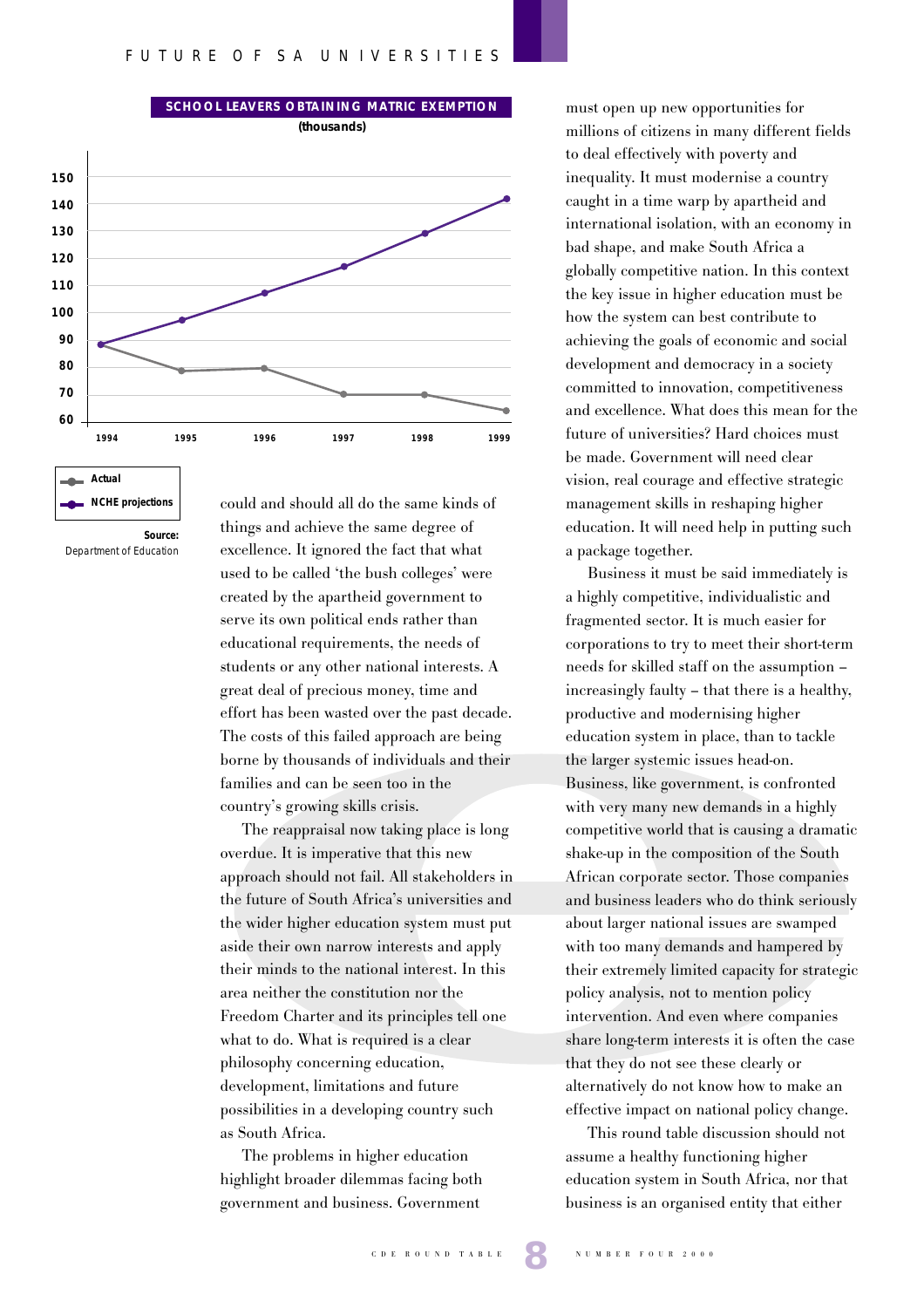knows its own interests or currently has the capacity or leadership to promote them.

Business has a real interest in the future of higher education in South Africa. The key question is what role South African business can play in this area of national

# **Overview and trends**

Optimistic expectations of significant growth in higher education in the postapartheid era have evaporated. Reviewing current trends, **Ian Bunting** noted that enrolments have in fact declined in public universities and technikons.

There is a lack of data on enrolments in private sector institutions, but it is extremely unlikely that large numbers of students in higher education are unaccounted for. Public sector statistics cover most students in higher education programmes at private institutions because public institutions generally register them for degree purposes.

There are now fewer students in the system than in 1995, when there were 570 000 students in South Africa's universities and technikons. On a projected growth rate of 4%, the National Commission on Higher Education (NCHE) had expected total enrolments to reach 770 000 by 2002. The three-year rolling plans for 1999 – 2001 submitted by higher education institutions (HEIs) were likewise based on assumptions of significant growth. However, not only has growth been slower than expected, but from 1998 onwards enrolments actually dropped, falling to 564 000 in 1999.

The Department of Education's best case scenario currently is that with luck numbers might reach 610 000 by 2002 – but enrolments most likely will continue to drop to 520 000, and could go down to 440 000 if things get really bad.

What's going on? The growth up to 1998

policy, demanding hard choices and institutional development to ensure its own regional and global competitiveness – an outcome that is in business's own interests and **the** prerequisite for South Africa to achieve all its national goals.

was not brought about by large numbers of new entrants, but reflected the fact that too many students who were unlikely to succeed were staying in the system for too long. Then, in the face of financial constraints HEIs began to insist that outstanding debts had to be settled and fees paid in advance. Academic exclusion rules were enforced more strictly as well. Suddenly fewer students were re-registering, and more students were dropping out without completing a degree. Between 1998 and 1999 retention rates fell dramatically in the historically black universities (HBUs), and at Unisa and Technikon SA.

The enrolment rate of new entrants has also declined. In the mid-1990's the NCHE predicted a 10% growth in school-leavers with matriculation exemption – expecting the number to rise from some 89 000 in



Department of Education

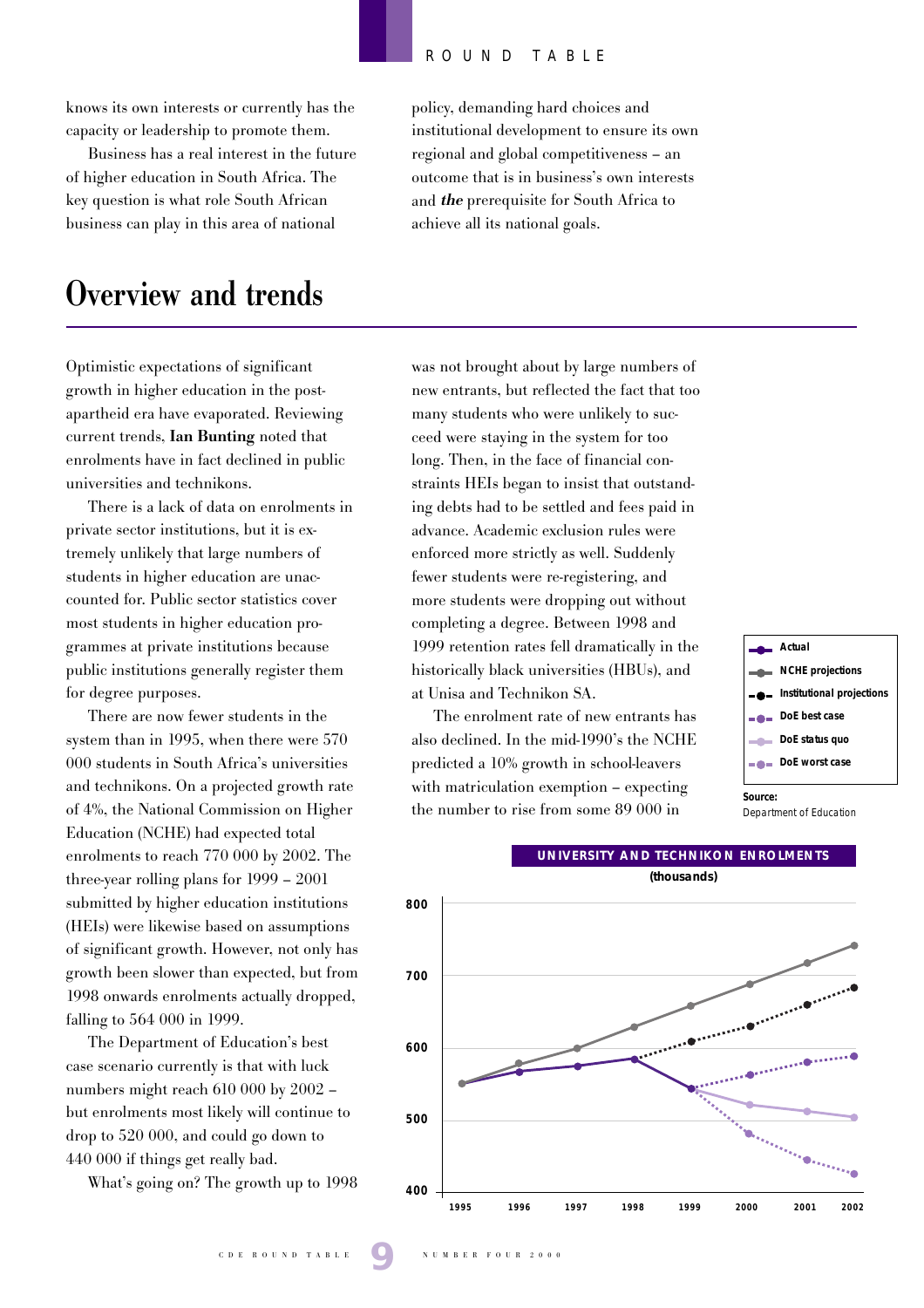1994 to over 130 000 in 1999. In reality there were only 69 000 matric exemptions in 1998, and 63 000 in 1999 – less than half of the projected figure. And not all go into the universities. Combined with shifts in retention rates, this accounts for the current decline in student numbers.

Higher education has become a cutthroat business, with institutions competing for a limited pool of matriculants, especially those with maths results good enough for them to move into science, engineering, technology, business and commerce.

At the same time, through-put is inefficient. Between 15% and 20% of students should be graduating annually – but from a base of some 600 000 enrolled students in 1998 (350 000 in contact programmes and 250 000 in distance programmes) there were only 76 000 graduates and diplomates, just over 12%. At reasonable throughput rates of 20% for contact programmes and 12% for distance programmes, there should have been at least 100 000 graduates and diplomates, or 25 000 more than were actually produced.

Roughly 22 000 of these graduates and diplomates were in science, engineering and technology; 18 000 in business and commerce, and 36 000 in the humanities. It is worth noting that the technikons produced only 9 000 graduates in science, engineering and technology. These institutions are not really focused on technical education but increasingly offer vocational training in commerce and the humanities.

Changing enrolment patterns in higher education have far-reaching implications. There's been an overall loss of white students. Many seem to be going elsewhere, leaving the country, doing other things. It is estimated that in the system as a whole there were only 160 000 white students in 1999 – 100 000 less than in 1993 – with technikon registrations showing the biggest decline.

The only growth points are historically black technikons and historically white Afrikaans universities, where new distance education programmes are attracting large numbers of black students. Enrolments at the so-called 'historically white' English universities are stable4 . The HBUs are in crisis. Their students inflows have dropped dramatically from over 110 000 to 79 000, and are expected to fall even further to 60 000. At its peak, UWC with more than 14 000 students was the same size as UCT and Stellenbosch; it now has just over 9 000 students – and if current flows continue it could fall to below 6 000. The other HBUs show similar patterns, with North West as the one exception.

Declining enrolments are likely to have crippling effects on the ability of several institutions to continue to fund their activities. HBUs confront huge financial problems and even starker prospects. As enrolments drop, the enrolment-driven state subsidy declines, and there are fewer students to pay tuition fees. Funding problems are compounded by the inability of many institutions to collect student fees effectively.

On the research front, available data indicate that the higher education system's research outputs have declined since 1994, compromising South Africa's research and development agenda. In 1998, about 65% of all publications recognised for subsidy purposes were produced by only six of the 21 universities. These six institutions also produce close to 70% of the country's masters and doctoral graduates.

The fundamental question is how South Africa can best use its limited resources to get value for money and organise the system as a whole to meet our national goals.

<sup>4</sup> At 'historically white' universities, black students now comprise close on 50% or more of the student body at every institution, with the sole exception of Stellenbosch (25%). In 1999 black students were in the majority at Natal (76%), Wits (54%), UPE (79%) and Pretoria (62%). By contrast, some HBUs do not have a single white student, and others have very few - constituting no more than 1% of the HBUs total overall (CHE, Annual Report 1998/99).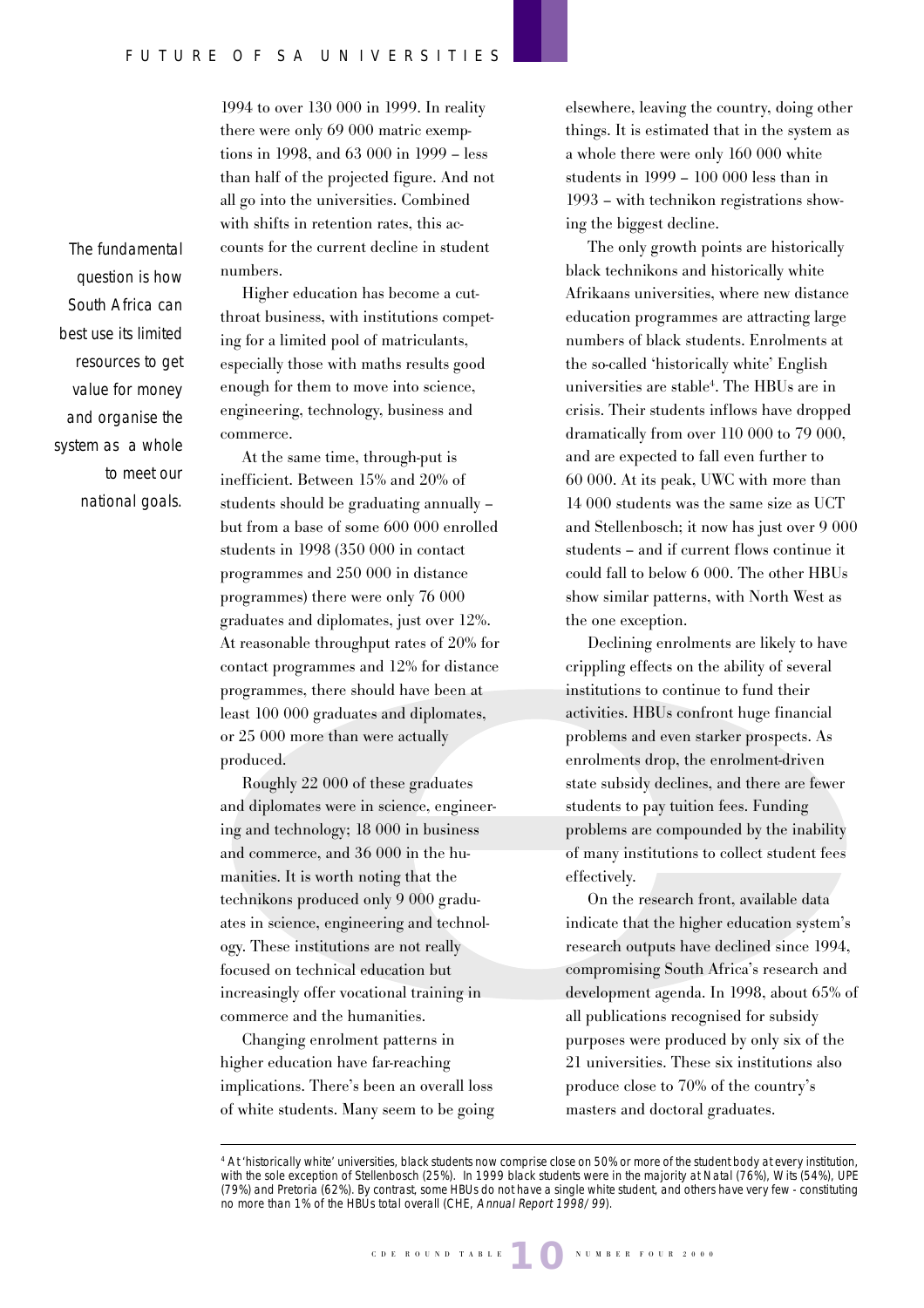# **Re-thinking shape and size**

The Council on Higher Education (CHE) – the statutory body set up to advise the Minister of Education – has been charged with the task of urgently developing a framework and strategy for reconfiguring the higher education system so as to promote national goals more effectively. The Minister made it clear that he wanted detailed, practical proposals.

Reporting on the 'shape and size' task team's work in progress, **Enver Motala** said that it was resisting pressures to be driven by the current crisis. The fundamental impulse in reshaping higher education comes from the 1997 White Paper and the principles it established, leading to a higher education system which is planned, governed and funded as a co-ordinated whole. The system must serve local, regional and national needs for economic, social and cultural development, and is expected to play a central role in meeting the challenge of international competition in an environment of rapid technological change.

The Minister has stressed that the size and shape of the system must not be decided only on the basis of institutions' research capabilities, and that the contribution of HBUs will have to be borne in mind. The relationship between science, technology and the humanities must be considered carefully, balancing the intellectual functions of universities against the requirements of technical and practical education; and any proposed mergers will have to take institutional values into account.

A coherent, co-ordinated and integrated system is not synonymous with a uniform system. The fact that historically the most significant differentiation in South Africa has been along socially unacceptable lines does not rule out other forms of differentiation that will:

• Enable institutions to find different niches so as to meet national needs and compete in the higher education environment.

• Increase overall participation levels in higher education.

• Provide greater access, with different admission criteria for different institutions.

• Provide for diverse programmes, with different methods of teaching, learning and assessment.

• Produce a flexible, innovative system with outcomes qualitatively higher than at present.

Stringent procedures will have to be developed to evaluate the work of different types of institutions.5

#### **Discussion**

• The 'shape and size' task team was set up because there is undeniably a crisis. There are too many institutions, many of them in the wrong places, and student numbers are dropping. A significant number of institutions are in serious financial difficulties. The problems of governance and management are so profound at many of the HBUs that even if there were sufficient funds it is questionable whether they could pull themselves through. To what extent will public policy interventions be able to deal with this crisis and manage the necessary change in an orderly way?

• Is there a crisis in higher education as such? The system is not dysfunctional in all its parts. A kind of political correctness seems to insist on talking about the crisis in general terms to avoid focusing on HBUs, in case that seems to scapegoat them. But the bottom line is that some institutions are not dysfunctional – they are well managed, reasonably strong financially and academically efficient. The trouble is that the CHE

There are too many institutions, many of them in the wrong places, and of very uneven quality.

5 The CHE's report, Towards a new higher education landscape, was released on 18 July 2000. See box on p28.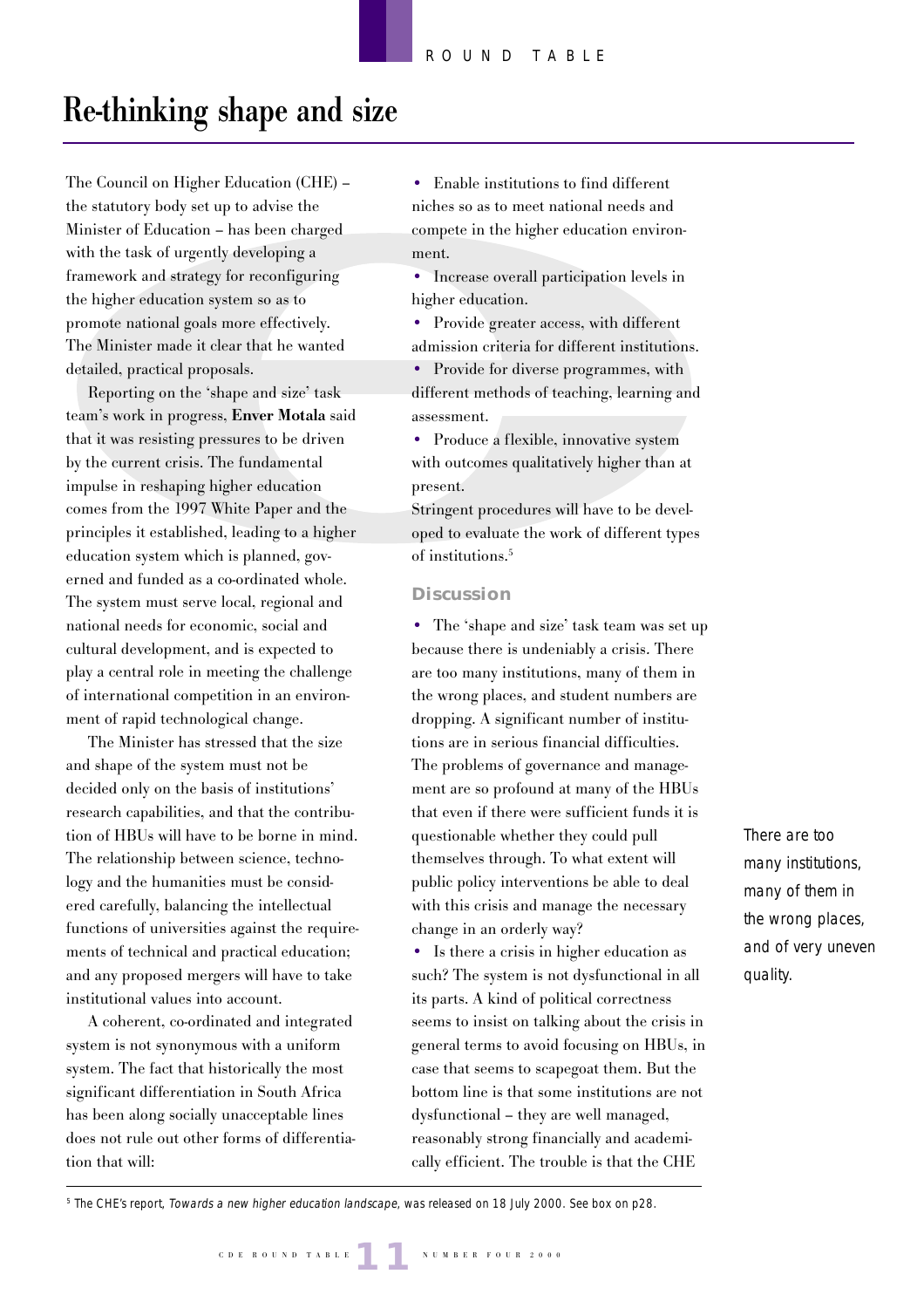and its task team seem reluctant to say unequivocally that the crisis is actually limited to some sectors and some institutions.

• Declining student numbers in rural HBUs do not constitute a crisis, though that might be the perception. There was a real crisis when numbers were at their peak in 1995. The University of the North was in crisis when it had 17 000 students because that was way beyond its capacity.

• The declining participation rate in higher education, which is falling to levels found in the least developed countries, must ring alarm-bells for South Africa's future competitiveness. In 1996 the NCHE said that the participation rate, calculated at 19%, must grow to 30%. Recent calculations show a participation rate of only 15% in the relevant age-group. South Africa must recognise that an educated population is an important national goal. Increasing the participation rate must become a major policy-driver.

• Statistics don't tell the whole story – one must also look at the quality of higher education in different institutions. The fact that South Africa has no established system of quality assessment is a major problem. The CHE is still at an early stage in tackling this issue. Without objective procedures, quality judgements simply reflect the reputation of an institution or a degree, which may

not always be well-founded.

• It is probable that not a single university in South Africa can assemble critical mass at international levels in its key departments. UCT has a first rate physics department, with 16 members of staff. To be a serious contender internationally there should probably be over 100. Warwick, which is very good in British terms, has 35 – and knows that it doesn't have a sustainable quality base. No business school in this country can assemble a core faculty to ensure a high quality core education, with specialisations as a bonus.

• The better managed and better resourced institutions are already reappraising what they do and how they do it, and making better use of resources.

• The perceived tension between equity and quality is based on a misconception. If institutions define their missions realistically and focus on excellence in delivery, this resolves the apparent contradiction. One institution might commit itself to being internationally excellent in a specific research field; another might focus on widening access. Each must aim for excellence in terms of its particular mission. An output-driven system can foster diversity and get away from a hierarchical conception of institutions that are in fact complementary.



## **HEADCOUNT ENROLMENTS IN HISTORICALLY BLACK UNIVERSITIES**

**(thousands)**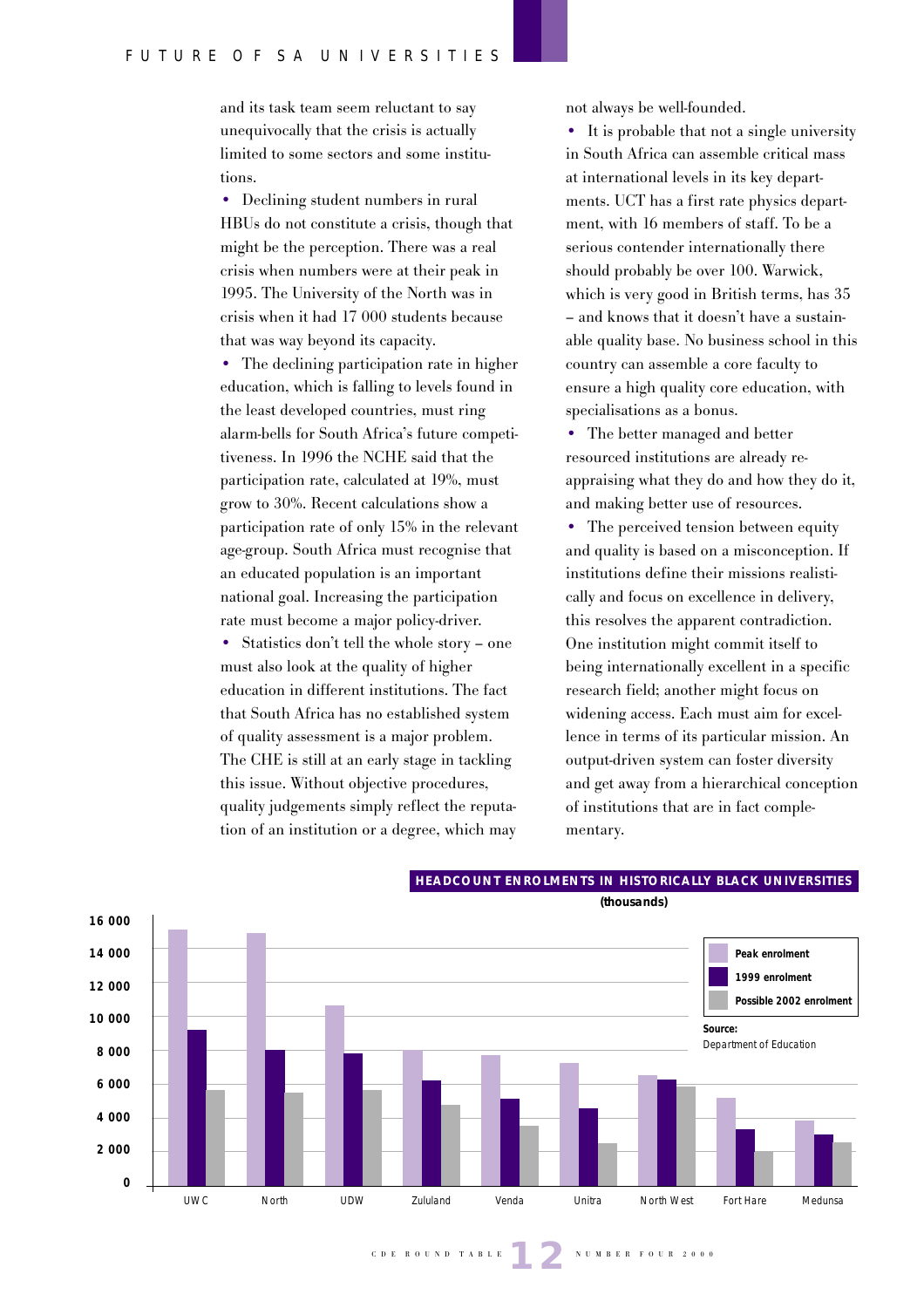# **What does business need from higher education?**

**Does business really need South Africa's publicly funded universities?**

Does business really need South Africa's publicly funded universities? Behind this provocative question lies the larger issue of what business in South Africa needs and wants from higher education in general.

Introducing the discussion around these issues, **Douglas Irvine** noted that in the face of global competition and the opportunities offered by new technologies, business everywhere is being forced to rethink its strategies, its operating structures and its relations with higher education.

A book published by the American Council on Education, What business wants from higher education<sup>6</sup> has caused a considerable stir in the United States. According to its authors, business needs:

• Employees who are intellectually equipped to work in the  $21<sup>st</sup>$  century; who are 'successfully intelligent' and can think analytically, creatively and practically.

• Teachers trained to lay an excellent foundation in the school system – a dimension often neglected in discussions around higher education.

• A system of life-long learning in a changing world of work.

• A society with a large proportion of highly educated people, because as high earning consumers they are important for the economy.

• Institutions that produce knowledge and information with business applications. HEIs are only one element in the institutional mix, but in many countries there is a growing emphasis on the role of universities in this context.

Business leaders in America want graduates with excellent communication skills; who are flexible, able to work in teams and with people from diverse backgrounds; with a sound ethical training, and an adequate understanding of globalisation and its implications.

The authors of this study focusing on what business wants from higher education also make the important point that higher education is about more than productivity in the workplace. The quality of life for individuals and the societies in which they live is linked to higher education in many ways – including their ability as citizens in a democracy to contribute to public debate and make informed decisions.

How successfully are South African universities and technikons meeting requirements such as these?

# **The role of universities in a developing country**

His own career, **Ramesh Mashelkar** said, had been made possible only because a bursary from a business undertaking had enabled him to get an education. Disinterested philanthropy of that kind is no longer at the centre of business's relations with higher education. Interactions are now more focused, more strategic, and there is nothing wrong with that – provided there is also an understanding of the broader social contract.

Many people say that the  $21<sup>st</sup>$  century will be the century of knowledge. The products of mind will dominate it, and indeed they are already beginning to do so. The definition of rich and poor is going to change. Nations will be information rich, knowledge rich; and information poor, knowledge poor. Ignorance will be the new In 1998, about 65% of all publications recognised for subsidy purposes were produced by only six of the 21 universities. These six institutions also produce close to 70% of the country's masters and doctoral graduates.

6 Diana Oblinger and Anne-Lee Verville, What business wants from higher education, Phoenix: American Council on Education/ Oryx Press, 1998.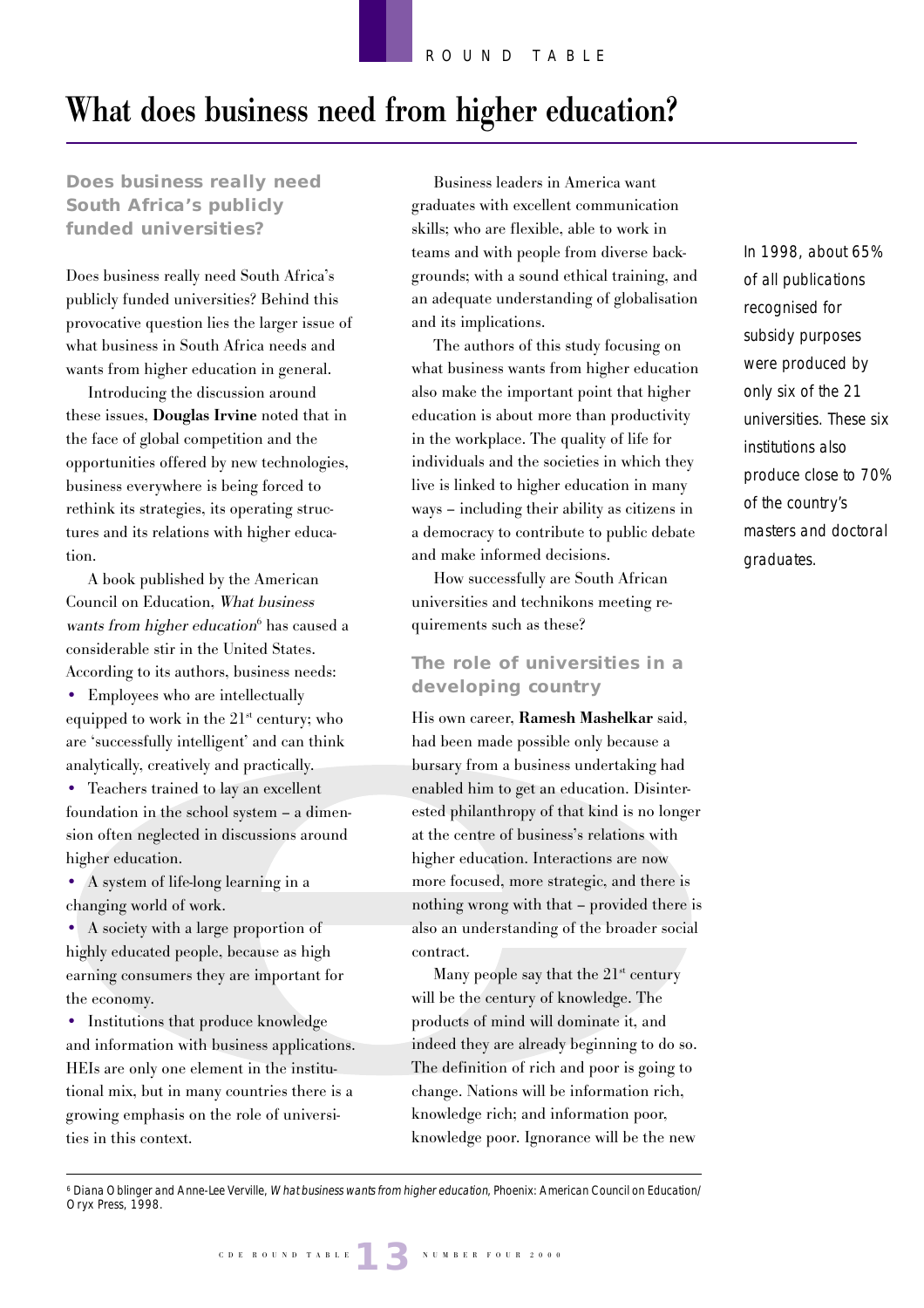It's very easy to destroy centres of excellence. India preserves them as a matter of policy. There are centres of excellence that operate entirely on the basis of merit. No other consideration applies.

form of poverty. A nation's comparative advantage will lie in its access to knowledge, and its capacity to produce knowledge that can be put to work and turned into wealth and social goods. If this is so, then tertiary education is clearly the cornerstone of today's knowledge societies. Future positioning in the global economy will depend on a country's ability to excel in tertiary education, and not only in quantitative terms. Quality is a critical issue.

In listing India's comparative advantages, its high level of technical education must certainly be near the top. About five years ago on a visit to the sub-continent Jack Welch, CEO of General Electric, observed that while India is rightly regarded as a developing country in many respects, it is a developed country in terms of intellectual infrastructure – and he proceeded to set up his company's second largest R&D centre there, which employs a thousand Indian PhD's.

India has some 250 universities, six institutes of technology that are real centres of excellence, 19 regional engineering colleges and a large number of private colleges. But all is not well in the system. While the number of universities has grown, there are large variations in quality. Very few are really world class institutions. And, although it is widely recognised that teaching without research is sterile, many universities have not accepted this principle and are not seriously engaged in research.

There is also a migration crisis. Some of the best minds do not stay in India. For instance, some 500 000 students take the annual entrance exam for the Indian Institute of Technology. Only 2 000 are selected. Forty per cent of the institute's graduates eventually leave the shores of India. Many go not because of better material prospects but for the psychological rewards of working in more innovative societies.

Another worrying problem is that enrolments in science are declining, and

there is a diminishing pool of practising research scientists. Apart from the wellknown phenomenon of scientists moving into management, very large numbers are now going for careers in software, leading to an over-concentration of scientists in one field.

In assessing any system of higher education one must look not only at its customers (students and their families) and end users (employers), but also at its suppliers – the schools. India is currently looking very critically at its school system. There are poorly designed curricula, uninspiring teachers and so on. India is also looking hard at the potential role of information technology to reach those who are now unreached and to include the excluded. But it would be a mistake to assume that it is enough to provide information. A special effort is being made to look at issues such as enjoyable learning, effectiveness of communication, creative and critical thinking. Education must open up minds, not just to knowledge but to ideas, to inspiration. We must understand the hierarchy of data, information, knowledge and wisdom. Winning nations and corporations are those who convert information into insight. And this can only be done through a process of intelligent and creative enquiry. India is trying to go back to basics and see how these issues can be addressed. In the final analysis there is no substitute for a good teacher.

The two key issues in South Africa preoccupying current debates about higher education concern the size and shape of the system, and excellence and equity. India also faces these issues. There are too many universities in India and they are not all of the same quality. Hard decisions are postponed at one's peril; they cannot be avoided. Democracy does not mean equality; it means equal opportunity. How to provide equal opportunity is the fundamental issue.

It's very easy to destroy centres of excellence. India preserves them as a matter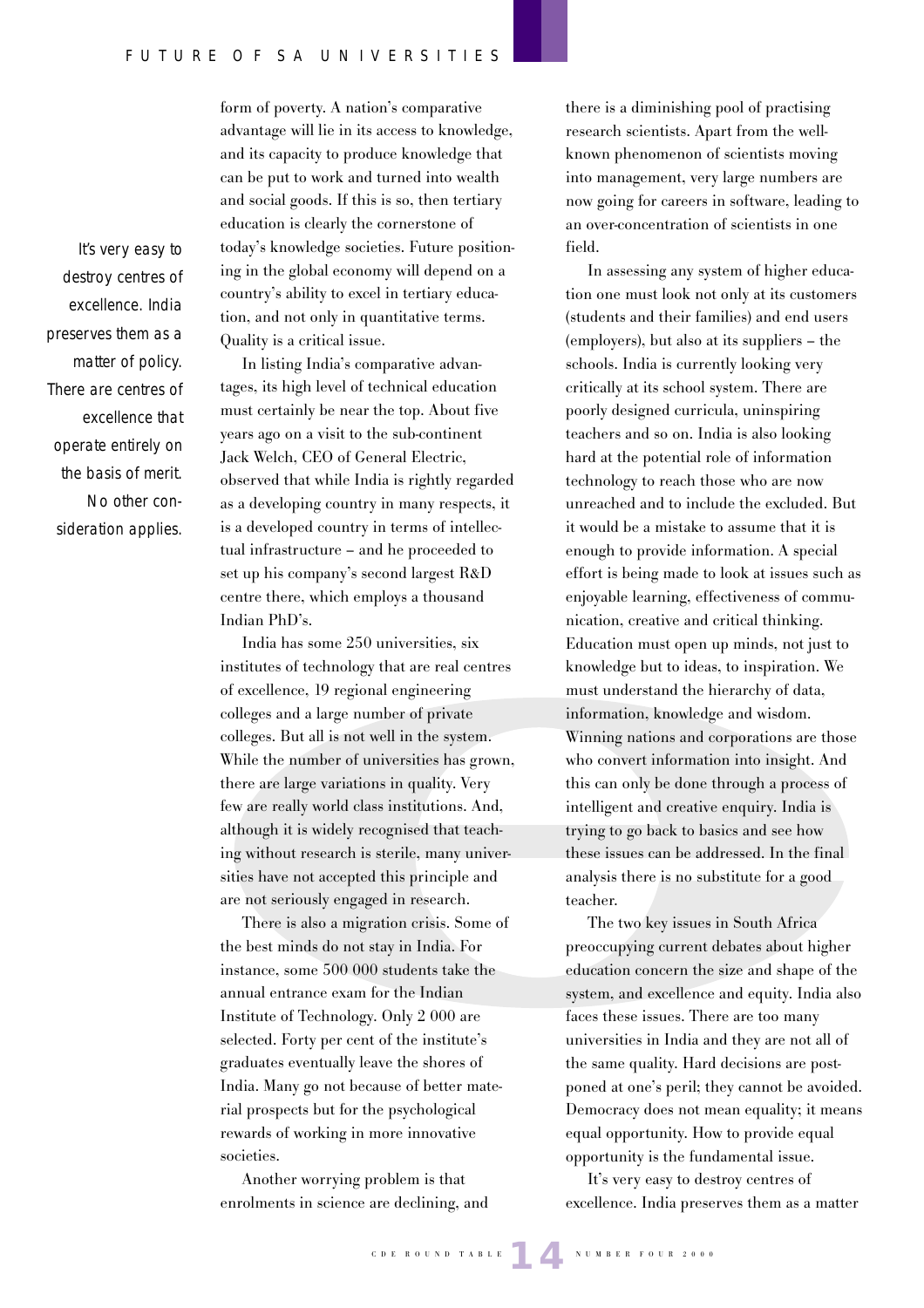of policy. There are centres of excellence that operate entirely on the basis of merit. No other consideration applies. India is setting up performance indicators for its 250 universities and linking budgets to performance. A committee set up to review regional engineering colleges (the main suppliers of engineering graduates to industry), found that their governing boards were becoming politicised. It changed the system of governance completely, bringing in top technologists and industrialists to restore merit. This is being demanded of the private education sector as well. The private sector latched onto engineering and medicine as profitable fields, creating havoc because colleges were established without adequate laboratories or teachers. Ten thousand engineers who were basically substandard were coming out every year. This has now been remedied.

It is one thing to say we'll be globally competitive, it is another to assemble the technological skills which will make you competitive. You must gain critical mass. Each nation must find its own solutions in this regard. India found that its university system was inadequate to create critical mass, particularly in very high technology areas such as high performance computing and high performance materials, where the real strengths in terms of resources and manpower were located in its 40 CSIR laboratories. It therefore proceeded to link these laboratories with universities in collaborative relationships.

Tomorrow's industries will be knowledge industries. This does not simply mean that information technology constitutes the knowledge industry. If you buy a kilogram of steel, 90% is material, 10% is knowledge. If you buy Microsoft, 95% of it is knowledge, 5% is material. But in between, there is a whole range of industries, products and services that must incorporate a higher and higher knowledge content. Only those that incorporate knowledge successfully will win.

#### **Public versus Private?**

Speaking on the role of publicly funded institutions, **Chabani Manganyi** said that it has become clear that South Africa's HEIs must respond more consciously to the needs of the economy at local, national and transnational levels. As we repair and improve the system, we must produce employable graduates and enlarge the pool of human capital in our changing economy.

Public institutions must develop and maintain a world-class yet locally relevant science and research base. That certainly does not mean that every institution should aim to operate at this high level. It is striking that in Japan, for example, a large number of universities are only four-year institutions.

Our system has suffocated for a long time under a homogenising tendency, the belief that a university in Venda must have the same kind of BSc or MSc as one in Cape Town. It is to be hoped that one outcome of the task team's work will be to allow the system to diversify.

Diversity is being promoted in another way through the growth of private sector institutions. Public institutions are clearly challenged by the internationalising multinational private university system that has come onto the scene. Is this competition an unmitigated threat? Fears that private institutions will destroy the public system are greatly exaggerated. We need a judicious and balanced response to the private sector; we certainly need a regulatory framework; but we also need to appreciate that healthy competition is good.

In the field of science and technology, government policy post-1994 has been designed to encourage and support innovation, inter-disciplinary studies and crosssectoral co-operation among research institutes and HEIs. A key issue is how HEIs can organise their operations to find synergies with the business sector. In the past few years, there have been a number of It is one thing to say we'll be globally competitive, it is another to assemble the technological skills which will make you competitive. You must gain critical mass.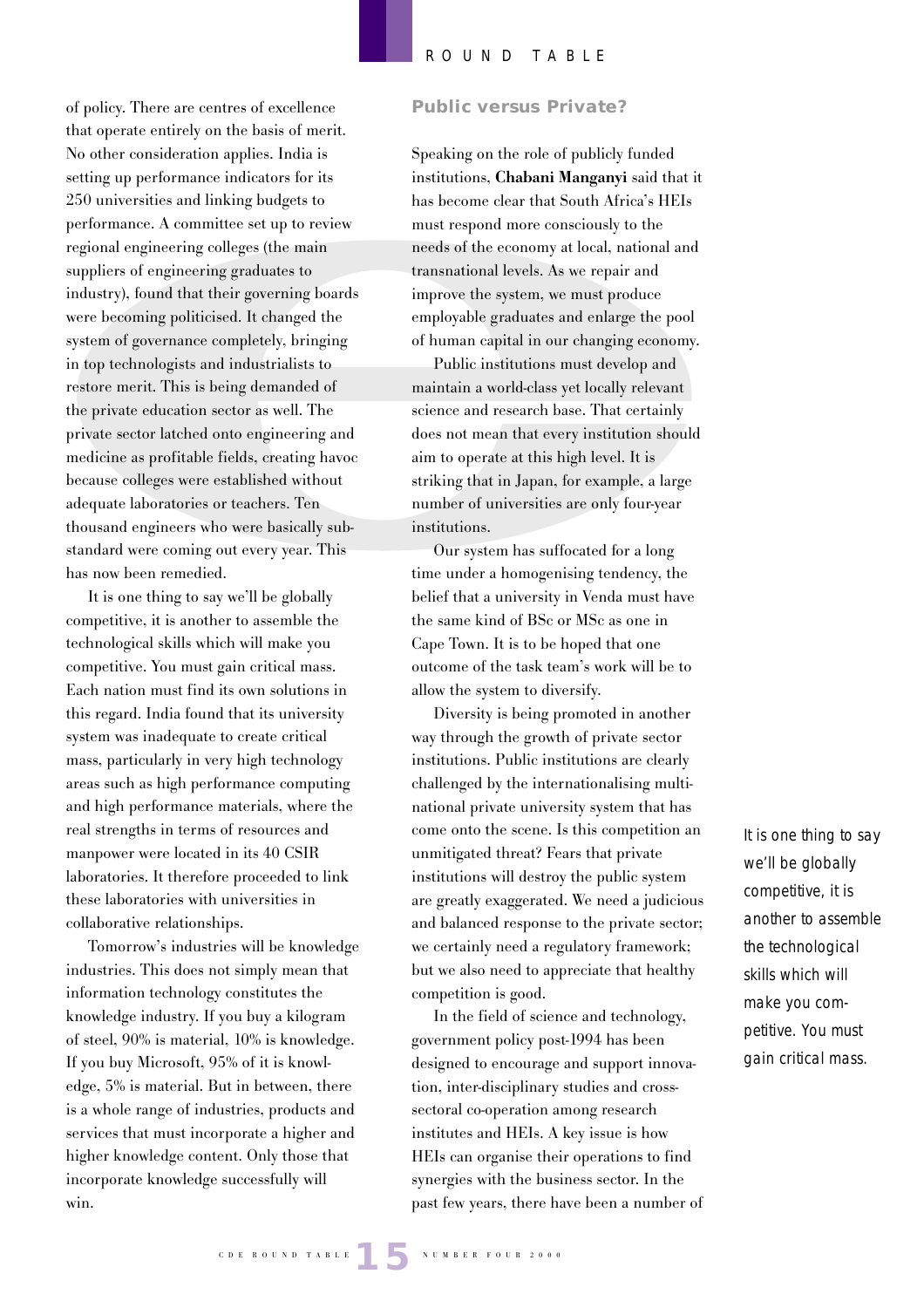If we want to be globally competitive we have to talk about excellence and we have to face up to reality. South Africa is not nearly as big as India, so how many world-class centres of excellence can we realistically aim to have?

exciting instances of universities, technikons, and research councils responding to this policy framework. For example, incubation work in the engineering faculty at Pretoria University is an important development in the relationship between the university sector and business. The Gauteng innovation hub, another recent initiative, is the result of an alliance between the CSIR, Pretoria University, and other stakeholders. The intention here is not only to transfer technology but also to transfer entrepreneurial capability, interacting with established companies and creating start-up opportunities for new companies and new technologies. Initiatives of this kind can make an important contribution to the country's competitiveness.

One of the most impressive things about South Korea is the extent to which that country has managed to integrate education and development. The idea of developing the national economy is embedded in education policy throughout the system. The challenge for South Africa is to bring business and the higher education sector together so as to understand these connections.

What is the role of private institutions? **Pat Ngwenya** noted that it is important to distinguish between the institutional functions of tuition, and certification – that is, awarding degrees and diplomas. Many private institutions in South Africa provide only tuition, in partnership with other institutions that certify the qualifications.

The primary role of private education is to provide alternatives and enrich the range of choices in methods of instruction, curricula and qualifications offered. While there are no standard ways of measuring quality in either public or private education, a number of private institutions in South Africa are benchmarked against highly reputable institutions in other parts of the world. One way to nurture quality is to focus on the quality of teaching. Private sector teaching staff on flexible employment contracts know that they must deliver results. By the same token, they are paid attractive salaries.

Another indicator of the quality of education offered by an institution is its relevance to the world of work, as judged pragmatically by students and employers. The private sector has clearly made itself highly attractive in this regard. More attuned to the market, it increases access to studies which students really want to undertake.

In a system that is more flexible than the public sector, private providers can assess students' capabilities in terms of their objectives, tailor a curriculum to match their requirements, and establish channels to prospective employers. In addition to core components in a standard degree, students can include courses relevant to workplace needs – so that a BSc graduate, for example, can also be equipped to understand budgeting and business operations.

Another field of opportunity for private institutions is the massive gap in the marketplace for imaginative programmes in further education, rather than higher education, that will help school leavers to become employable.

#### **Discussion**

• South Africa's universities are a drag on the economy. Business in any country needs the state to make an investment in tertiary education, but the way in which the universities are handling that investment comes close to being a liability as far as business's interests are concerned. Our universities have by and large not adapted to the economic challenges facing South Africa. They have old-fashioned curricula, ageing equipment, dilapidated campuses, and pay structures that simply don't attract competent young people into their employ. They are not utilising ways to generate additional income by making themselves viable partners with business.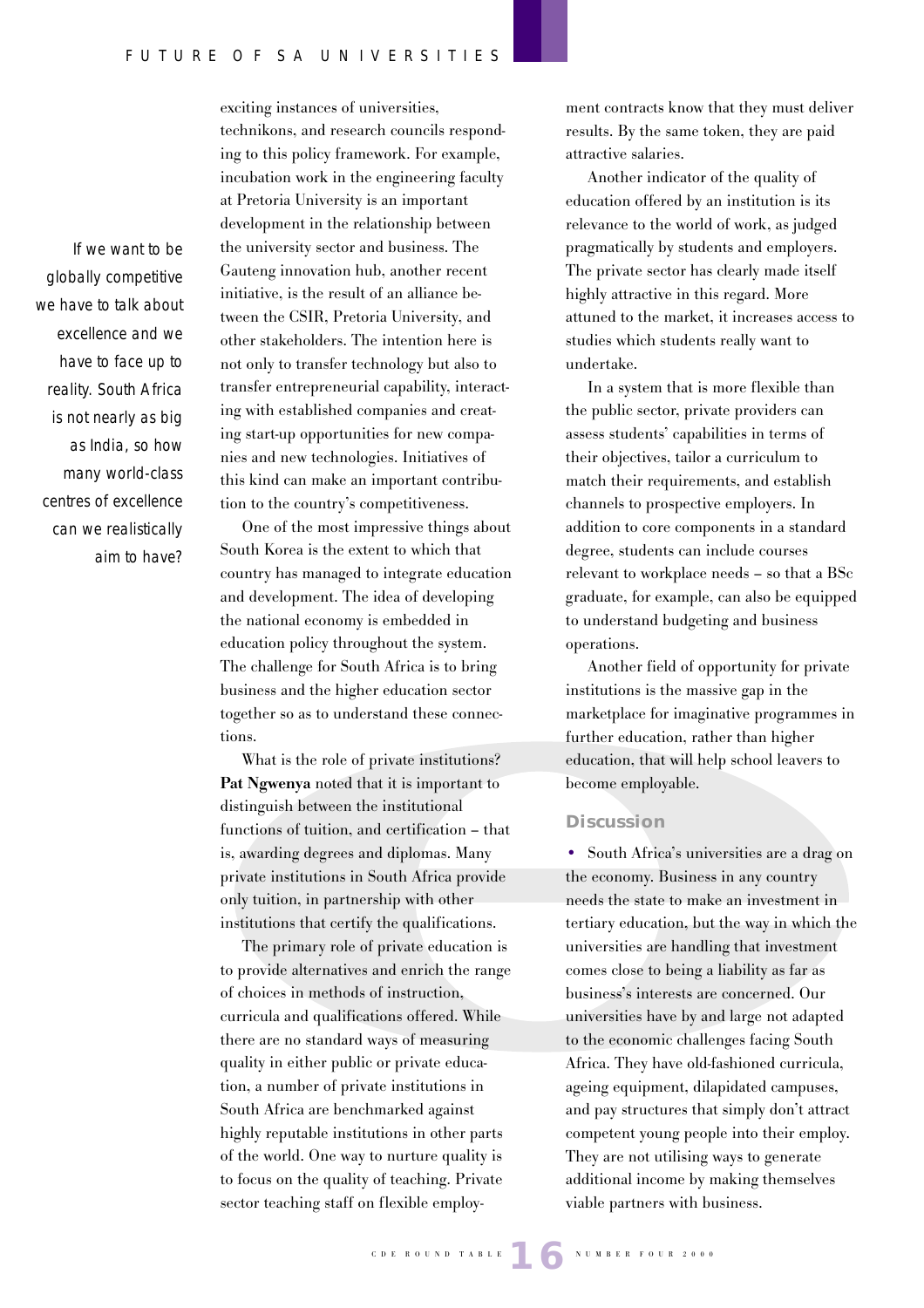• Most business people in South Africa aren't attuned to the potential role of HEIs in the economy. Conversely, universities don't know what they can offer business. Companies need to know what universities are offering, and what they can build on. Universities must get out and market themselves.

• Is 'business' synonymous with the corporate business world in this context? Many or perhaps most graduates no longer go into large corporations. We need to know what smaller businesses require from higher education.

• Long-established academic departments of direct importance to business are in crisis. For example, the chemical engineering department at one of our most reputable universities has five members of staff; three are within five years of retirement; the other two are over 40. It is dead on its feet. There is virtually no prospect of employing younger staff. The gap between academic and industrial salaries is now so large that a well-qualified graduate who joins Sasol, for instance, can expect to be earning more than the top of the senior lecturer scale within eighteen months.

• The undoubted importance of science and technology must not blind us to the dangers of a decline in the humanities. We need a due balance in the system as a whole, and one of the challenges is to ensure that the humanities are sustained in this period of change. For instance, there are good grounds – intellectual, cultural, national – for thinking that we should be producing more history graduates.

• Any sensible analysis of the relationship between higher education and the economy must make important distinctions with regard to the humanities. This is a highly diverse sector. Some of these academic fields are vital to business; others are equally important but more indirectly; while yet others are clearly less significant in terms of business's needs.

• We must be careful to distinguish

between the specific training needs of business and industry, and the role of higher education in developing critical thought and the generic skills that make graduates flexible and adaptable. Business often has a short-term view of its needs. The higher education system cannot be reduced to servicing business's immediate needs, though it should be responsive to them, as well as to broader changes in the economy.

• A kind of recipe book, mechanical mentality prevails in many of our HEIs – the complete opposite of the kind of flexibility and adaptability which graduates need in the new economy. Universities must remember that their primary role is to teach high level theory because it is through grappling with abstract concepts that people gain intellectual flexibility.

• Recent research among employees indicates a clear preference for private sector education, precisely because these institutions function in a more business-like way. They understand students' needs and requirements, and are prepared to design courses to meet them. Public HEIs are far too inflexible and conservative in their response to changing needs. They are reluctant to relax rules and regulations governing fixed curricula; slow in responding to requests to develop new modules; and all too often use outdated text books rather than drawing on current information resources and new technologies. They simply are not sensitive to their potential market.

• Foreign institutions came into South Africa in partnership with the private sector because public institutions were too reticent and hidebound to recognise the great opportunities for public-private partnerships. Many public sector educationists still can't understand that one can make a profit without compromising quality.

• Private institutions are often viewed as a profound threat to the public sector, but a system of higher education that does not

South Africa's universities are a drag on the economy. Business … needs the state to make an investment in tertiary education, but the way in which the universities are handling that investment comes close to being a liability as far as business's interests are concerned.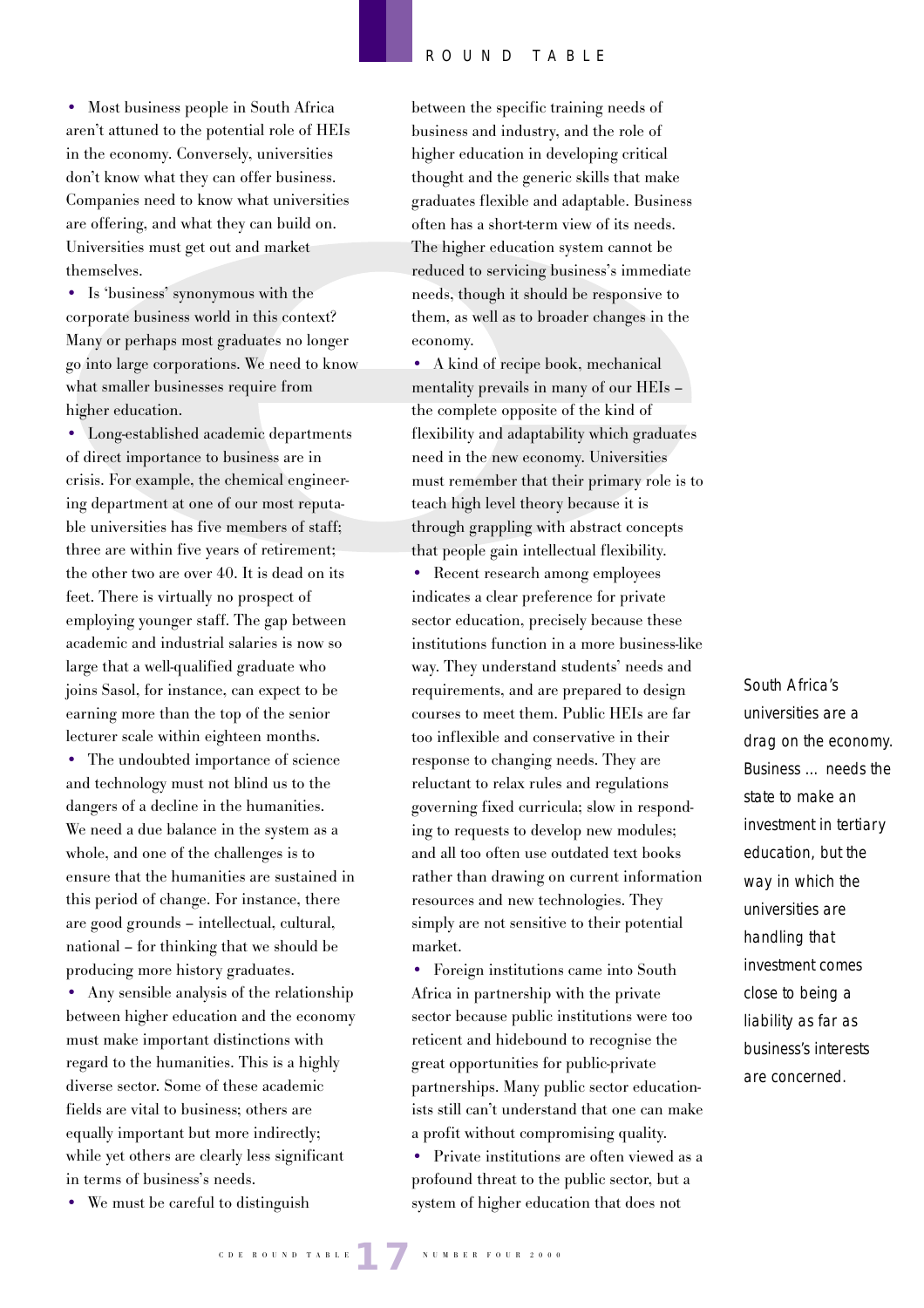have room for private institutions is unthinkable in the modern world. However, private institutions cannot replace the comprehensive programmes of teaching and research undertaken by publicly funded HEIs, because these activities are not profitable and must be subsidised. In fields such as science and engineering, with their high costs and emphasis on postgraduate programmes, private institutions can play only a limited role at best.

• We need a clearer picture of the private sector's involvement in higher education.

This sector has been allowed to grow in an anarchical way, and boundaries between higher education and further education and training are blurred. Private institutions must be involved in the process of developing a regulatory framework best suited to South Africa's circumstances through dialogue with government, the CHE, SAUVCA and business.

• The fundamental question is how South Africa can best use limited resources to get value for money and organise the system as whole to meet our national goals.

# **Universities and business in South Africa**

#### **Working relationships?**

This session began with short presentations reviewing some of the ways in which large universities in South Africa work with business, the professions, and government.

**Nick Segal** noted that state funding for South Africa's universities has remained at roughly the same level for a number of years. Universities have enjoyed a protected position in an education budget under severe pressure. While universities may consider themselves fortunate, there are nevertheless important questions about the effects of the subsidy system. One danger in subsidising suppliers in any field is that it protects them from the discipline of the market. A more unexpected effect, perhaps, is that universities supported by state funding have in fact been subsidising businesses for years by undertaking contract research and other such activities at unrealistic rates. Universities have been charging about 10% for overheads. It has now become evident that the real cost on average is probably 105%, ranging from 40% in soft areas up to 200% in engineering and medicine.

For universities, the strategic question

is how to diversify their financial base without compromising the academic endeavour in either teaching or research. They can learn from impressive examples showing how this has been done in other parts of the world over the last two decades.

Focusing on research links between universities and external bodies, **Sibusiso Sibisi** noted that these are multiplying in a very encouraging way. The volume of contract research commissioned by industry and government is growing. There has also been a considerable increase in state funding for programmes that promote collaborative work between industry and academia. THRIP is a major example, stemming from a Department of Trade and Industry policy initiative, and run by the National Research Foundation on behalf of DTI. Another example is the Innovation Fund run by the Department of Arts, Culture, Science and Technology. In programmes of this kind there is a clear shift from pure research towards research with an eye to practical applications, innovation and entrepreneurship. Inevitably there are questions about the extent to which this accords with a university's central mission.

The most significant challenges that universities encounter in this context

A national innovation system hinges on collaborative interactions among tertiary institutions, government and industry. If the lack of effective communication between these sectors persists, South Africa's chances of becoming a really innovative country will be minimal.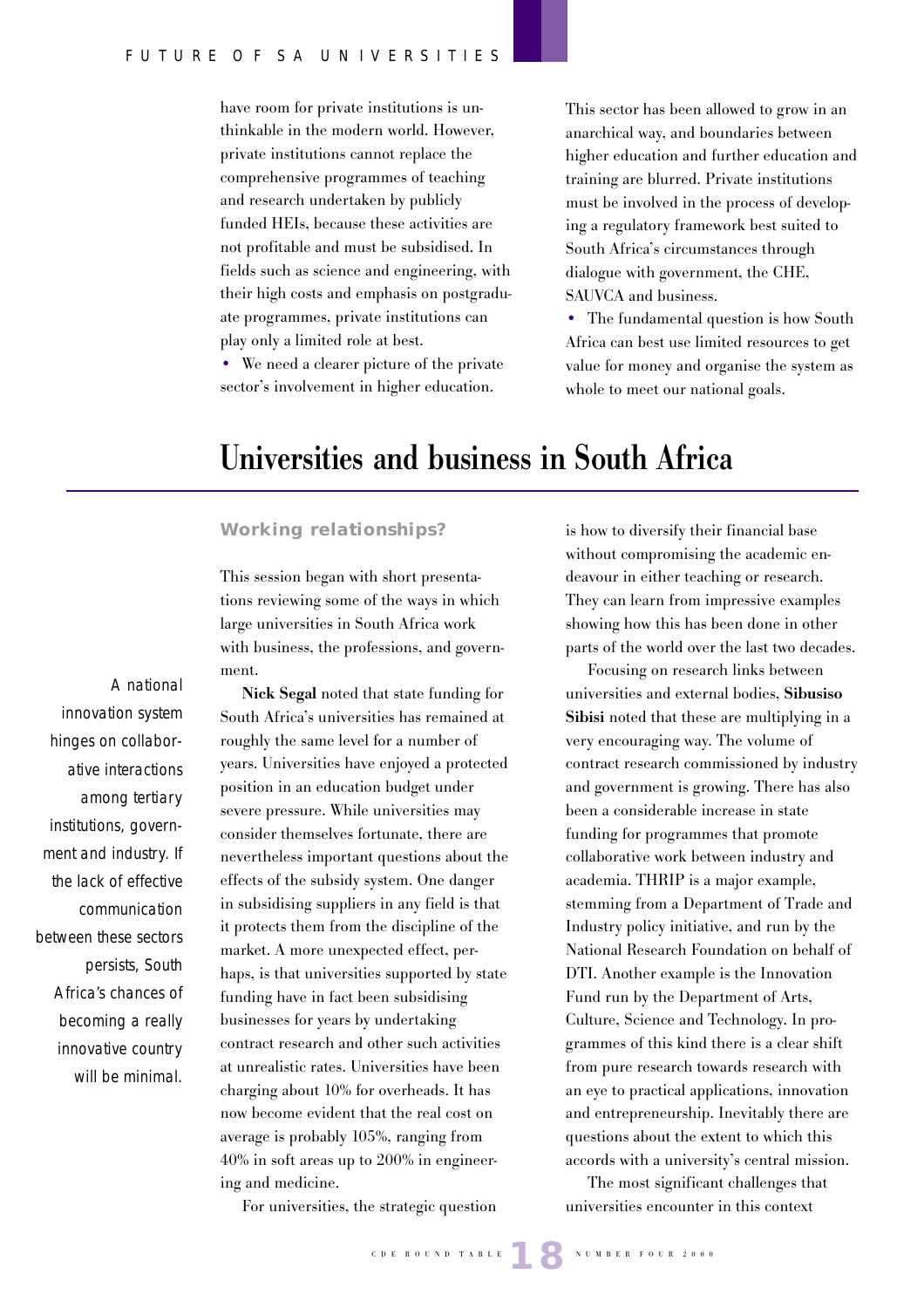include:

**• Confidentiality.** The unavoidable tension between an academic ethos geared to the publication of research results, and the need to protect research for commercial advantage, has to be managed very delicately if the university's academic mission is not to be compromised.

**• Cost recovery.** Universities are subsidising industry in their contract research. Costs attach to the use of infrastructure and equipment, including replacement costs that must be built into budgets. South African industry balks at even the extraordinarily modest charge of 10% for overheads. The widespread perception in industry that universities are places where you can do research on the cheap, must change.

**• Ownership of intellectual property.** In contract research this problem is generally handled on a case by case basis, negotiated between the research group and the industry in question. However, with increasing government support for university-business partnerships, and a growing emphasis on commercial applications, issues of intellectual property rights have become more acute. South Africa must think very seriously about a national policy on ownership of intellectual property arising from publicly funded research. The best known example of intellectual property rights law – the USA's Bayh-Dole Act of 1980 – gave a significant impetus to university-business partnerships and is arguably the single most important factor driving the dramatic technology transfer from research institutions to industry in America.

South Africa can benefit from international experience in many respects. For example, despite our very different circumstances we can learn from the report on public investment in investor research published by the Canadian Advisory Council on Science, to be more active in establishing synergies between research

institutions, investors and entrepreneurs, and in nurturing start up companies. Here our financial sector must be prepared to play a more active role. The infrastructure of Warwick University's science park, for instance, was wholly funded by Barclays Bank. If we are serious in our belief that South Africa's future lies in knowledgebased industry, and more particularly in small knowledge-based enterprises, business and government must invest in our universities. It is in these institutions that most of the requisite knowledge generation is likely to take place.

**Ian Steadman** said that he wanted to deconstruct the myth of 'the university' before talking about what business is doing, what it is not doing, and what it could be doing.

What is Wits? Or UCT? Or the University of the North? Institutional identities as such exist only in our imagination. In talking about standards at a given institution, one is talking not about the university as a whole but about a large number of departments of varying quality. Some might be working well; others might not.

In practice companies choose a department (for instance, geology) which they identify as a centre of excellence, and into which they then put money with a view to benefiting a particular industry. Or they support a particular academic who is producing graduates useful to business. Such support is not unimportant or misplaced – but it doesn't cover academic activities which are less obviously related to business's interests, though no less crucial, such as the gastro-enterology research at Chris Hani Baragwanath Hospital, or the reproductive health unit working on HIV/AIDS. Although researchers tell us that the HIV/AIDS crisis is going to knock 15% off the bottom line of business by the year 2002, Wits has not succeeded in getting business to put money into HIV research. Nor can business be persuaded to fund disciplines in

Long-established academic departments of direct importance to business are in crisis.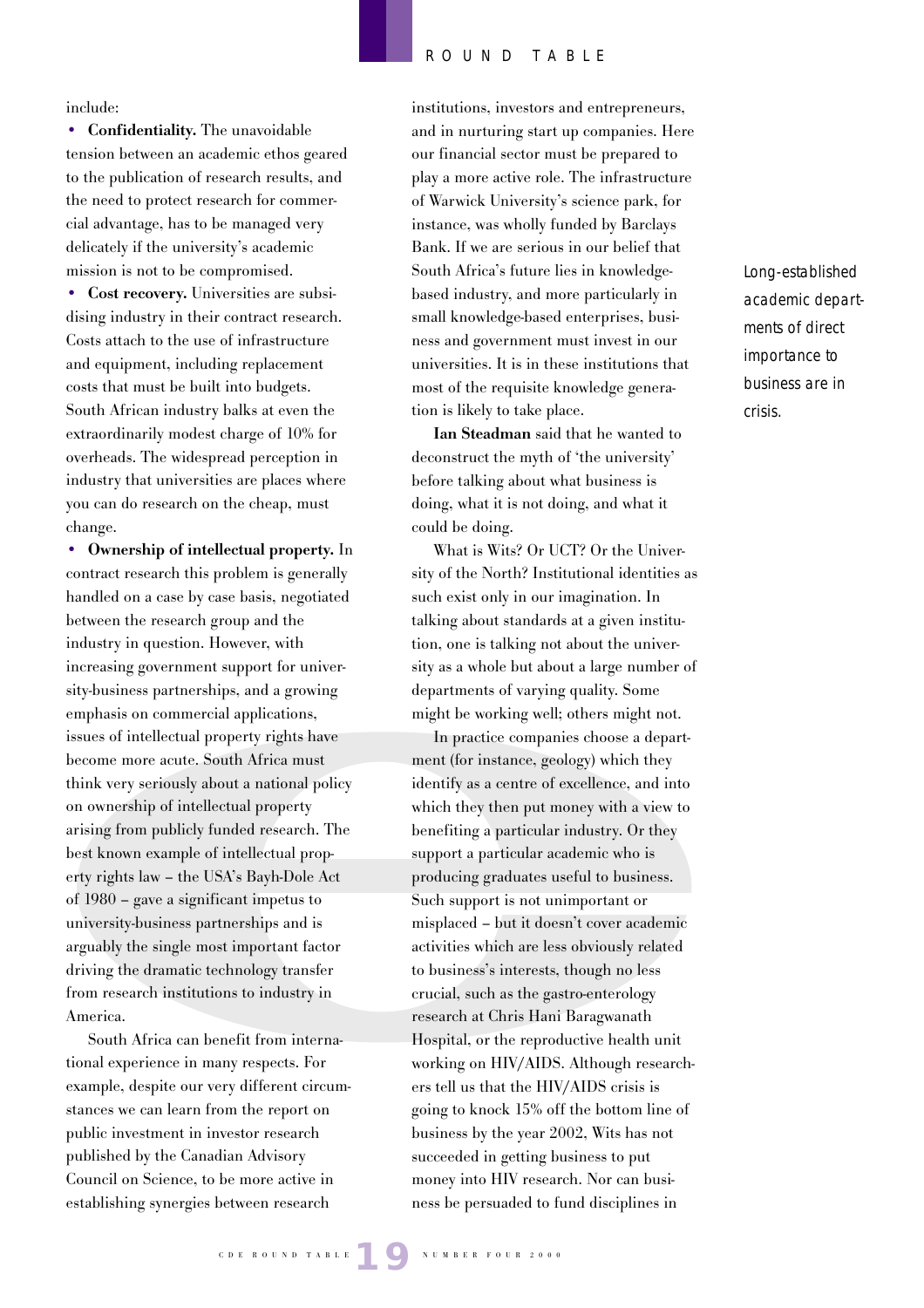the humanities and social sciences such as social anthropology. Of course, universities mustn't churn out masses of students whose qualifications are irrelevant to the world of work. But it must be remembered that an important part of a university's function is to contribute to and create public intellectual life. How can business be convinced that it is in its own interests to help sustain a tradition of critical inquiry and public intellectual debate?

### **Views from the business sector**

CDE commissioned two research studies to establish how South African business currently thinks about its relations with higher education, and what it needs from higher education in the context of global economic competition. The first study involved a substantial number of interviews with business leaders in the corporate sector and professional organisations. A second smaller study focused on business people serving on the councils of seven South African universities<sup>7</sup>.

Presenting the findings, **Douglas Irvine** noted that fierce competition to recruit suitable graduates from a shrinking pool means that businesses are generally reluctant to divulge recruitment strategies and information about their relations with specific HEIs.

No clear picture emerges of what business wants from higher education, apart from the obvious points: more effective preparation for the world of work; more maths and science graduates; and a greater emphasis on business and technical courses – all too often narrowly conceived in terms of a Bachelor of Commerce degree. Many senior people in business appear to have a limited understanding of the information age and its implications for economic activity. Only a very small

proportion of people interviewed mentioned the importance of critical thought as something required by business in the  $21<sup>st</sup>$  century.

Business is not unwilling to interact with HEIs, especially in discussions around curricula. Generally this is seen as a dialogue with specific institutions and faculties, rather than system-wide. Companies tend to put their money into individual students through bursaries and scholarships, into individual members of academic staff through salary supplementation and sponsored chairs in specific disciplines, and into particular institutions through strategic bilateral arrangements – generally those institutions which they see as having proven track records. By and large, business is very narrowly focused in this regard, though there are notable exceptions.

Organised business doesn't talk directly to universities about their needs or what should be provided. The National Business Initiative's focus in the educational sector is on schools, colleges, and further and technical education, not on the university sector.

By and large business people evince little awareness that business might be able to play an active role in response to the crisis in higher education, or in influencing education to meet the challenges of globalisation. No coherent sense of direction emerges, except in a few specific sectors and professions.

In large corporations it is unusual to find anyone who can take a view of business's overall needs in relation to the higher education system. Inside these corporations, various structures deal with such matters from their own different perspectives – recruitment is a human resource issue, research is dealt with by the R&D people, educational matters as such

The real question that emerges from CDE's research is whether business can rise to the challenge of defining its collective interests and then find ways to promote them effectively in the public policy arena.

<sup>7</sup> Philippa Garson, Business and higher education in South Africa: Views from the corporate sector, report commissioned by CDE, 2000; R H Lee, The role of business people on university councils, report commissioned by CDE, 2000. These research papers can be ordered from CDE.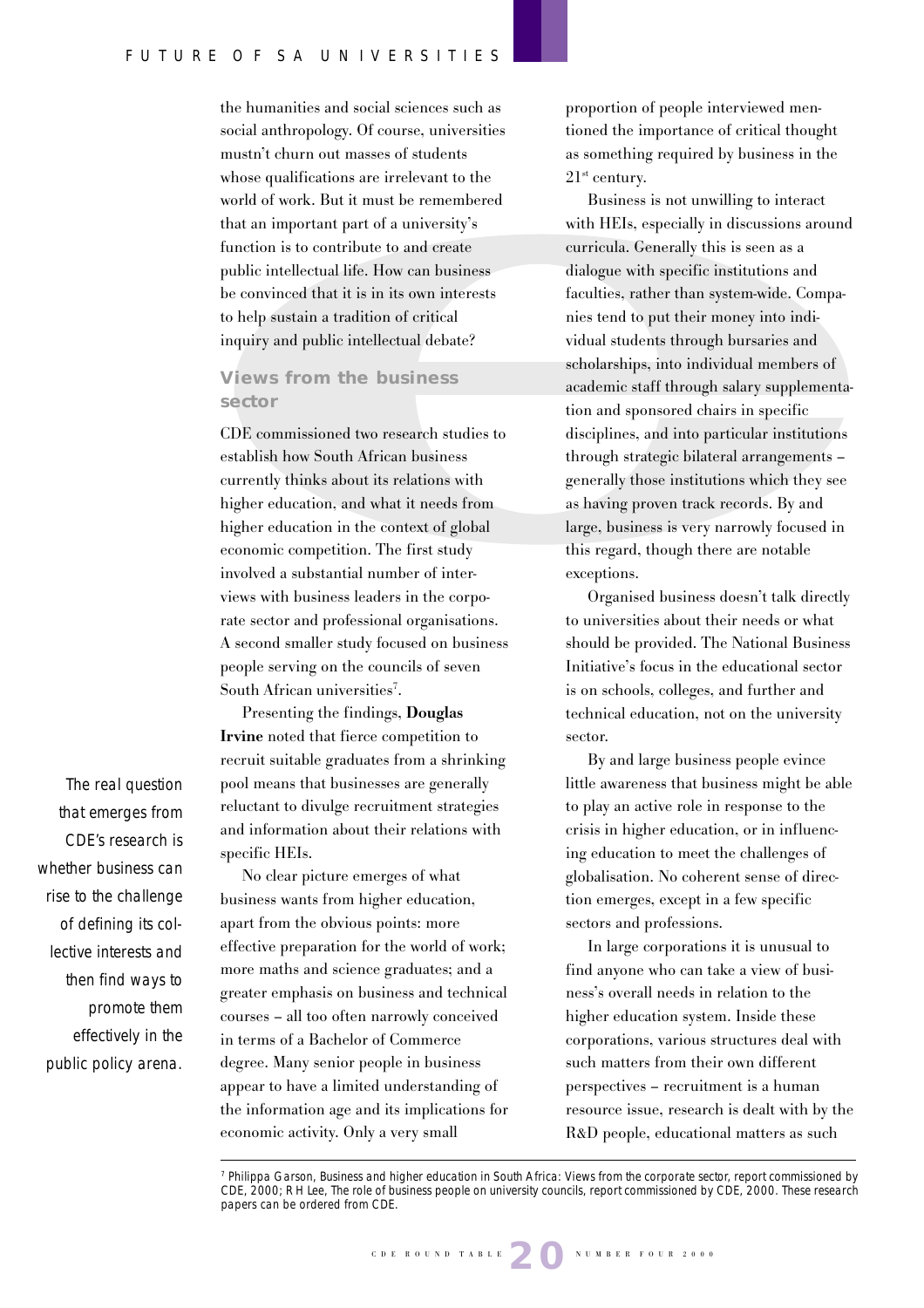go to corporate social investment programmes, and so on.

Business leaders, perhaps understandably, would rather look to government to develop a vision and formulate policy. They're hesitant to adopt a common position or strategy. They are reluctant to put forward unpopular or critical views in public, especially where they perceive that issues are politically sensitive. The real question that emerges from CDE's research is whether business can rise to the challenge of defining its collective interests and then find ways to promote them effectively in the public policy arena.

In the second CDE study, interviews were conducted with seven senior business people, most of them with very lengthy periods of service on university councils across the spectrum of historically differentiated institutions. What emerged is that as council members they operate in an individual capacity, they don't see themselves as 'representing' business in any way, they don't articulate business interests, they don't confer with other business people about business-higher education issues. Their perception is that business has not established its claims as a primary stakeholder in higher education in the eyes of administrators, academic staff and other interests represented on councils.

#### **Discussion**

**•** CDE's research on the situation in South Africa tells a pathetic story. Something must be done to get business and higher education to talk to each other – not in a NEDLAC type institution, but in some way that can really work.

**•** Business has not only failed to lodge itself as an effective stakeholder in the universities but also in the eyes of government. The CHE has only one employer voice in a council with twenty members – and this is not through lack of trying to attract high-level business participation.

**•** Businessmen on university councils

have not distinguished themselves in dealing with issues of governance and the institutions' financial responsibilities. They appear reluctant to bring their business skills to bear on management issues. Has any businessman resigned from a university council because accounts for the year were not audited? **•** The skills crisis in even the most reputable universities and in academic departments critical to the economy has to be tackled as a matter of urgency by business and higher education. We cannot look to government to solve the problem.

• From the perspective of the legal profession, business clearly needs the universities, but the universities also need business. Very often business is seen chiefly as a potential source of funds, with universities as the source of expertise. But business has a lot of expertise to offer, not only in research partnerships but also in teaching. While universities are struggling to secure and retain competent staff, highly qualified people in the private sector may well be prepared to lecture in a part-time capacity. At Wits, for example, all the lecturers in certain postgraduate law courses are practitioners, and academic standards haven't been compromised. **•** South Africa needs good universities. But how do we get there? Dr Mashelkar made a very important point about merit and the need for excellence, which South

Africans are nervous to talk about. If we want to be globally competitive we have to talk about excellence and we have to face up to reality. South Africa is not nearly as big as India, so how many excellent centres can we realistically aim to have?

**•** The Department of Arts, Culture, Science and Technology should have a more central role in shaping developments in the higher education sector. In the White Paper on Science and Technology there was a vision of a national system of innovation. We need to think seriously about fleshing that out. The problem of

Businessmen on university councils have not distinguished themselves in dealing with issues of governance and the institutions' financial responsibilities… Has any businessman resigned from a university council because accounts for the year were not audited?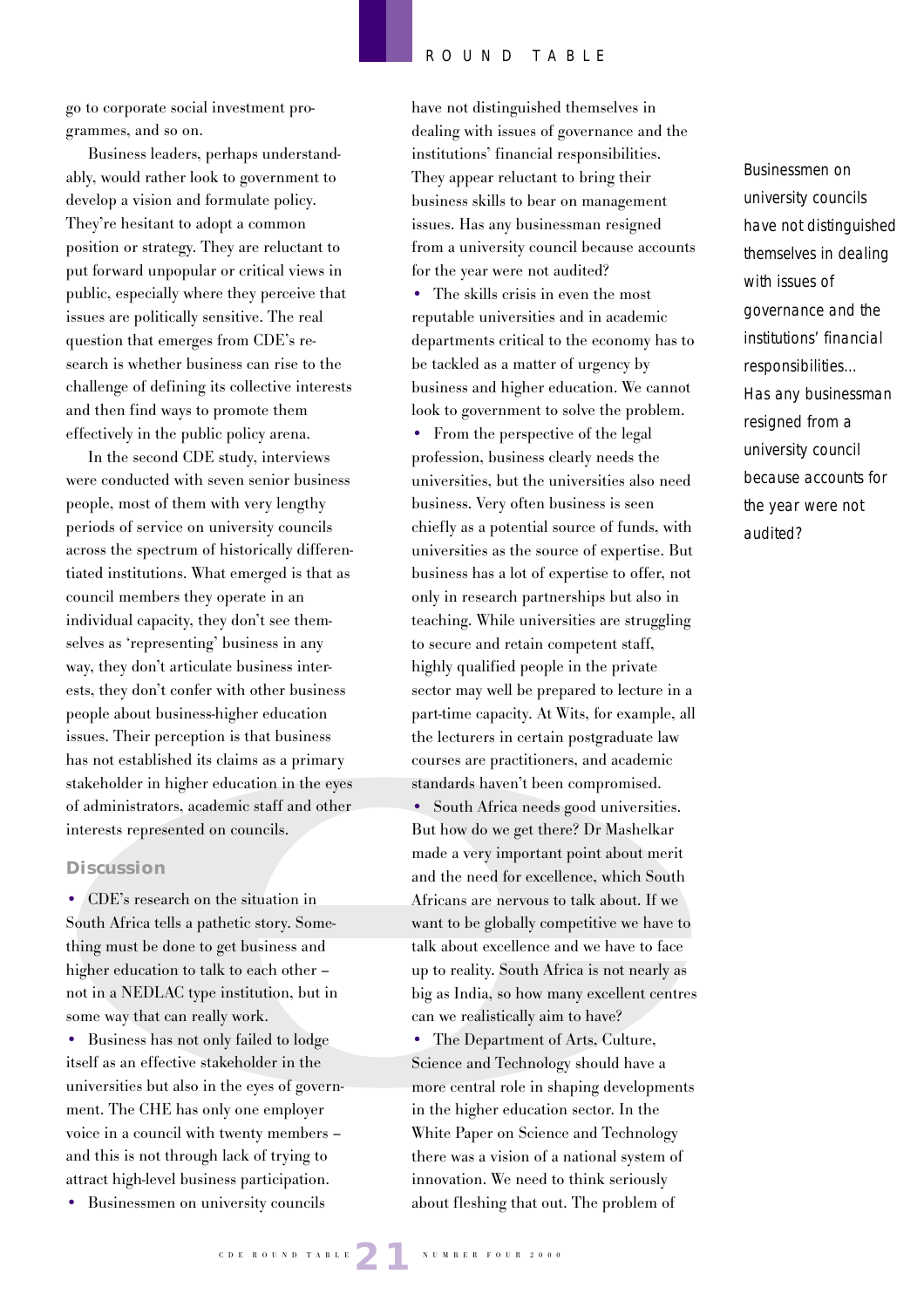critical mass must be addressed by identifying knowledge wherever it is located – in universities, industry, science councils, parastatals – and establishing working partnerships.

• A national innovation system hinges on collaborative interactions among tertiary institutions, government and industry. If the lack of effective communication between these sectors persists, South Africa's chances of becoming a really innovative country will be minimal.

**•** Globalisation is an inescapable reality impacting on business and education alike, providing strong grounds for the internationalisation of research in industry and the HEIs. It is absolutely necessary for us to strengthen international links if our research is not to lag behind.

**•** In the 1980's the debate in Britain was remarkably like that in South Africa today, indeed further behind in some ways. Even then it was clear that the knowledge economy and therefore the output of HEIs would be crucial to Britain's economic future. Most of the captains of British corporations didn't understand that. A few did, however, and they got a remarkable enterprise going, the Council for Industry and Higher Education (see p.24).

# **Business & universities: strategies for co-operation**

**Review of international experience**

**Robin Lee** reported on a wide-ranging research project he had undertaken for CDE to investigate international experience

# **Business-university-government partnerships**

Argentina, Australia, Brazil, Canada, Costa Rica, France, Hong Kong, Japan, Malaysia, Singapore, the United Kingdom, the USA and Venezuela all have specific government agencies which work with universities and business to encourage various kinds of partnerships, primarily in technology transfer and the commercialisation of research results. Examples of governmental involvement include grants to 'technology incubators' in Brazil; support for research centres developing technologies for regional industries in Japan; the ambitious development of a 'technopolis' in Johor state, Malaysia; the promotion of 'smart partnerships' between academia and industries by the Malaysian Industry-Government Group for High Technology; the Teaching Company Scheme in the UK; and the Government-University-Industry Research Roundtable in the USA.

in business-university co-operation.8 Two key conclusions emerged:

• As we go into the  $21^{st}$  century, business has unprecedented opportunities to influence universities in a series of mutually beneficial relationships.

• Most of these relationships have already been pioneered and developed in other parts of the world, and South Africa can gain significantly by putting this experience into practice.

Government features very largely as the third player in business-university relations world-wide. A government's choice of macroeconomic policy is almost invariably the factor that precipitates a new relationship between business and universities. Macroeconomic policies with a strong emphasis on an outward-looking economy, export-oriented industries, inflation targeting and control of public expenditure, brought about a profound reorientation in business-university relations in the UK in the late 1970s and early '80s, a bit later in the USA, in Canada and Australia at the

<sup>8</sup> R H Lee, International experience in business-university co-operation, report commissioned by CDE, 1999. The full paper can be ordered from CDE. An executive summary is posted on CDE's website: http://www.cde.org.za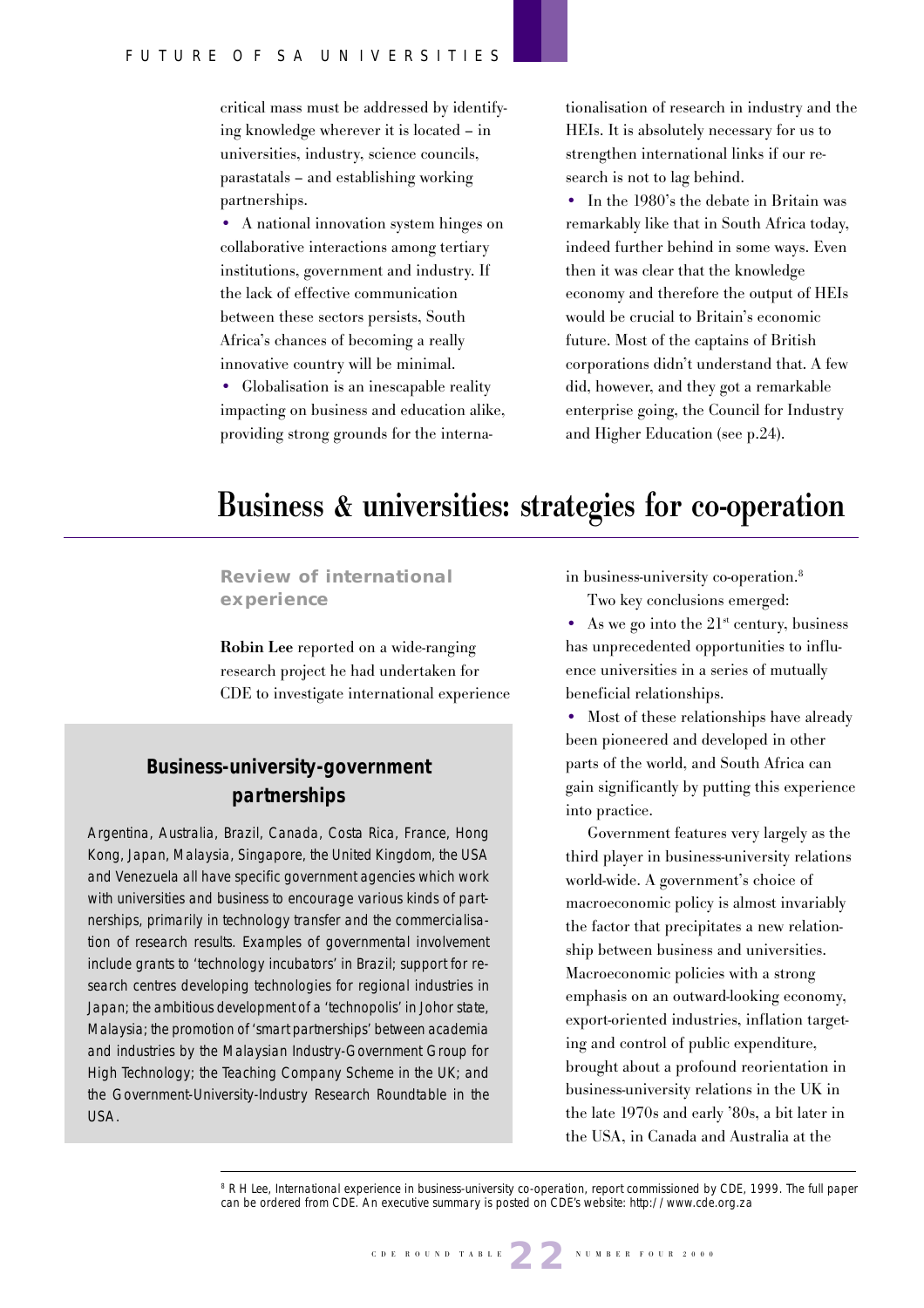end of the '80s, and are now doing so in a large number of Latin American countries.

The choice of macroeconomic policy is almost always followed by a corresponding decision to reduce university funding. This forces universities to reorientate themselves towards more beneficial relationships with business. In many cases legislation then helps to drive the process forward through laws such as the Bayh-Dole Act, which made it possible for American universities to benefit from intellectual property produced from federally funded research, and similar legislation in many other countries. Governments in pursuit of an entrepreneurial and outward-looking economy take steps to encourage universities to become entrepreneurial themselves. Further measures include the establishment of new government agencies to assist and promote relations between business and universities, generally under the auspices of the department responsible for trade and industry. THRIP, TipTop, Bottom Up and a number of other schemes are typical South African examples. In many countries government will also finance various initiatives directly, most notably in Latin America.

Industrial innovation is becoming as important as teaching, research, and community service in modern universities' range of activities; and governments are encouraging businesses to outsource research to universities through policies and funding provisions that further stimulate the process.

The relationship is therefore not between two partners but three: business, universities and government. A number of thinkers have developed the concept of the 'triple helix' to describe this relationship, implying that a new kind of intellectual and economic life is being created. The protagonists of this view believe that there is evidence that this process has now developed an autonomous life of its own, no longer dependent on continuous planned

support from any of the three parties involved. Every time a successful businessuniversity-government project is developed, this creates more opportunities for further projects, which multiply in their turn.

### **Business-university relations internationally**

CDE's comprehensive survey of international practice shows 14 major ways in which business engages with universities:

• Business influences public policy in the field of higher education by belonging to policy forums and other organisations, and participating in policy task teams.

• Business works with universities in local or regional economic development. Some of the most productive relationships are regional or local rather than national.

• Business participates in university governance. It influences the strategies and missions of universities by playing an active part in governing bodies and in an advisory capacity.

• It assists universities to become more business-like in their management, for example by helping them to focus on adding value to their core business as universities and outsourcing other functions.

• Business participates in the delivery of lifelong learning by promoting the concept and providing ongoing access to higher education for employees.

- It provides opportunities for work-related learning to students.
- It influences the quality, quantity, nature and direction of university research through grant or contract funding.

• By recruiting personnel from university staff and students, business demonstrates that an investment in higher education opens up greater life opportunities.

• Business works with universities and their staff to develop and commercialise the intellectual property they produce, generating income for the university and its staff in the process.

• Business uses university staff in a consultancy capacity.

• Businesses make use of university plant, workshops and laboratories, avoiding the duplication of specialist facilities in their companies and providing income to universities.

Business develops new ideas from university research in the public domain, converting these into economically productive products or services.

• Through working with university staff, businesses gain access to wider international networks of expertise.

• Business makes grants or donations to universities.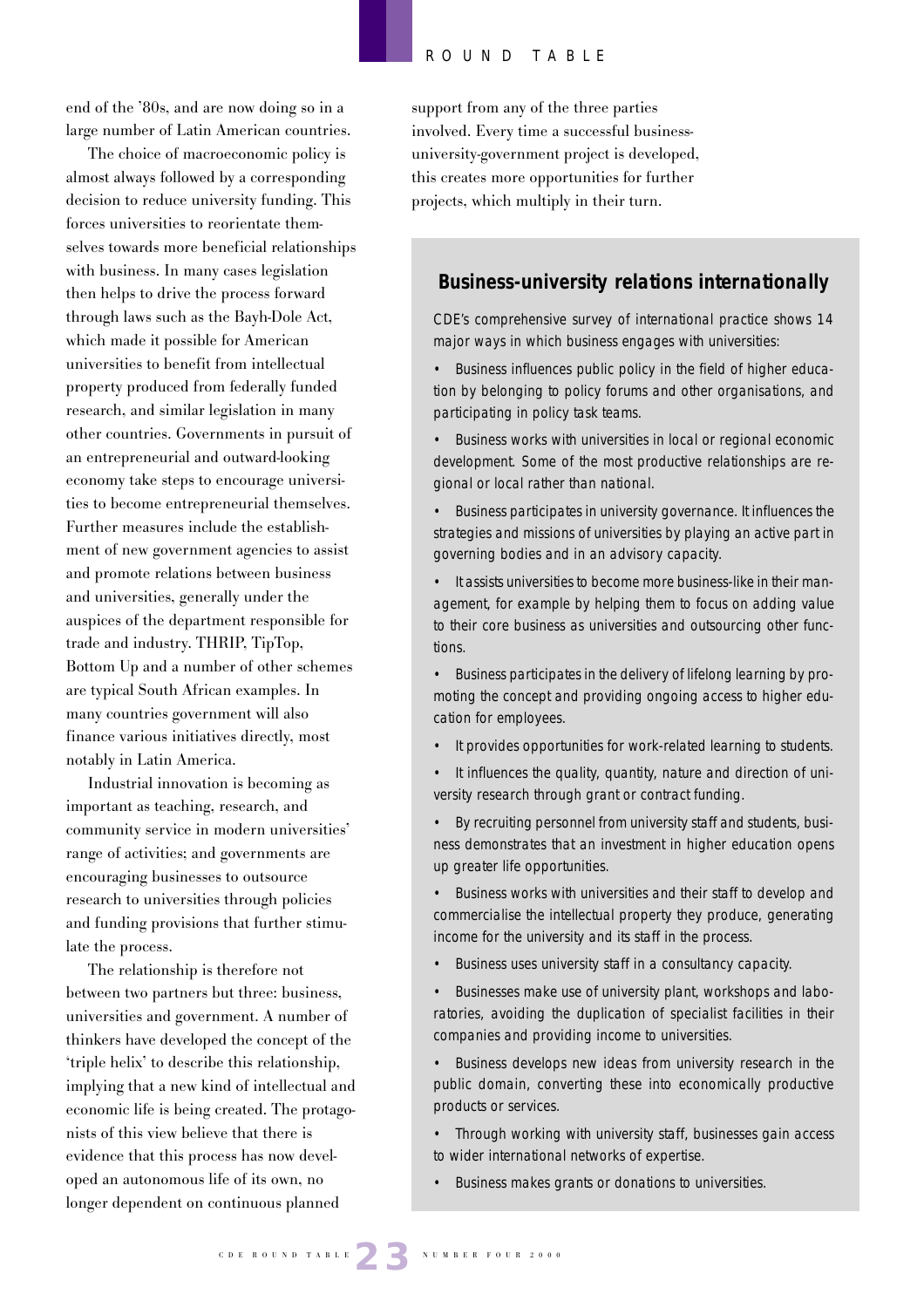# **University-community enterprise partnerships**

Pull quote here? development opportunities to poor communities in search of a Partnerships between universities and business are not restricted to the area of private entrepreneurship, with a dominant profit motive. Many universities have brought knowledge and skills into partnerships with private sector finance to provide support and sustainable economic base.

Carleton University in Ottawa and the University College of Cape Breton in Nova Scotia, Canada, have worked together with community development enterprises on Cape Breton Island to halt and then reverse economic decline in the area. Profit-making ventures include a small shopping centre, a high-tech rope manufacturer, a plumbing and heating company, a tourist hotel, a radio station and ski resort.

The two universities have now extended this approach to a completely different community – in the Yucatan area of Mexico, home of the remaining Mayan people who were living there when the first Spanish colonisers arrived.

In ventures of this kind the community business corporation creates a powerful instrument for the regeneration of economically marginalised communities.

> The international survey undertaken for this round table (involving an extensive literature search and study of the activities of more than 80 universities) shows fourteen major ways in which business is engaging with higher education. While the overwhelming majority of business people in South Africa think that the only thing business can do for higher education is to make grants or donations, this is only a small part of business-university relations world-wide.

In every country surveyed for this report, governments are attempting to create conditions in which business and universities can work together to an even greater extent. Currently South African universities have a low level of co-operation

with business<sup>9</sup>. They are not oriented to developing partnerships with business or industry beyond traditional business school and engineering faculty links, and are still a long way from conceiving of themselves as 'entrepreneurial' in their relations with business. At the same time, South African business has not thought seriously enough about the kind of universities it (and the country) needs. It has put minimal effort into influencing either state policy on universities or the ways in which universities manage themselves.

It is important that this situation should change. Very positive outcomes can be gained from sensible alliances, partnerships and commercial transactions between business and universities without loss of identity or autonomy by either. Much of the learning about what works has already taken place in other countries.

### **The Council for Industry and Higher Education in the UK**

**Richard Brown** outlined the activities of the Council for Industry and Higher Education (CIHE) and some of the issues facing it, relating this to themes in the round table discussion.

CIHE is founded on the belief that the future of the UK depends on the development and application of knowledge. CIHE is not just a pressure group for business. It has a much wider vision of the role of higher education in society in a creative partnership with business.

It was formed in the 1980s by a small number of business leaders who felt that higher education and business were talking at or past each other – and that establishing the process of dialogue was as important as specific outputs or even an agreed agenda.

Membership is by invitation, and

<sup>9</sup> In 1997, a survey of 244 firms in the manufacturing sector showed that only 30 had co-operation agreements with HEIs. Only 60% of these reported 'satisfactory' or 'very satisfactory' relationships. (Tjaart van der Walt and William Blankley, South African strategies for the promotion of research and technology innovation: Towards effective collaboration and new business development, Industry and Higher Education, February 1999, pp15-24.)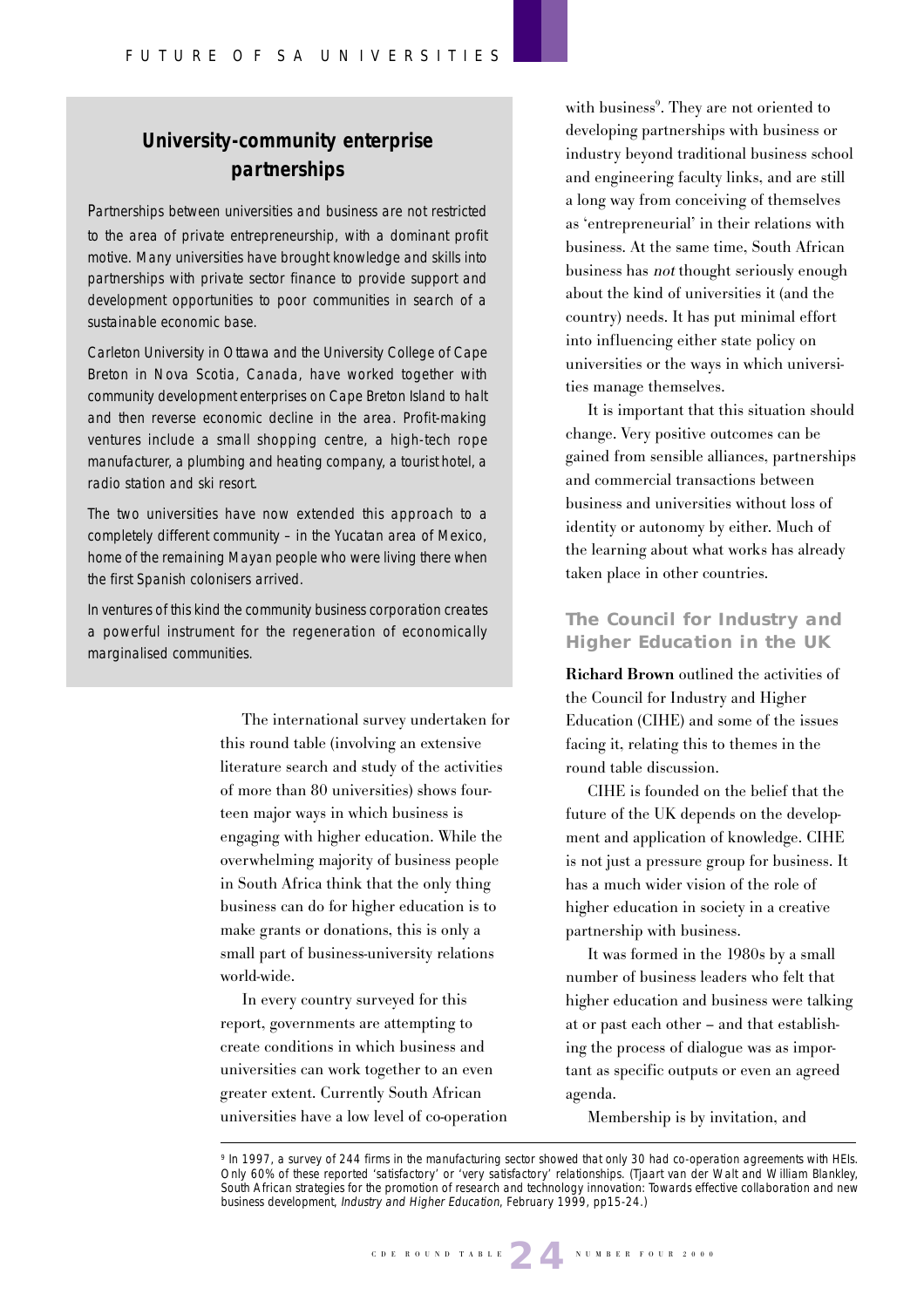comprises leading business people, Vice-Chancellors of universities and heads of other HEIs and of four Further Education Colleges. CIHE has some 40 members from private sector companies representing a cross-section of British business ranging from financial institutions, IT and engineering companies, through to the service sector; and it deliberately includes three small or medium sized enterprises so as to engage with their rather different perspectives. Similarly, the fifteen Vice-Chancellors represent institutions ranging from internationally recognised research centres such as Cambridge University, Imperial College London, and Edinburgh, through to the University of Westminster (a former polytechnic), and Glasgow Caledonian (whose mission is largely to serve the inner-city population); institutions with very diverse missions, recognised as all equally valid and having complementary functions in the system of higher education.

The heads of the Quality Assurance Agency and the Higher and Further Funding Councils are also present at CIHE meetings. A government minister normally attends, together with senior officials from the Department of Trade and Industry or the Department for Education and Employment depending on the issues being discussed.

The full Council meets about three times a year (over lunch, finishing promptly at 2.30), operates only at company chairman and chief executive level, and does not allow substitutes. It is precisely by getting these top people round the table with university and college heads that policy is influenced.

CIHE is supported by various working groups, including a policy forum composed of senior human resources representatives from business, and representatives from the academic world. Other subgroups are formed to work on specific topics.

Issues tackled by CIHE have included: • The need to increase participation rates in higher education to 50% to match the best of Britain's international competitors such as South Korea and Singapore; an objective which has been adopted by Tony Blair's government;

• Increasing access for disadvantaged groups – seen as both a social and an economic imperative – so that as businesses de-layer, individuals throughout the organisation will have the knowledge, power and confidence to take decisions;

• Defining the kinds of skills needed by graduates, such as academic depth and critical ability; flexibility; high-level transferable skills; problem-solving skills; communication skills and the ability to learn for themselves.

CIHE promotes collaboration between business and academia to help develop relevant skills, among other things by trying to provide opportunities for quality work experience for every student. It has a subsidiary, the National Centre for Work Experience, which focuses on this issue. It has also encouraged partnerships with HEIs in developing real life case studies and simulations, refreshing the curriculum and helping the system to become more flexible. CIHE considers that students must not only be equipped with skills that make them more employable; their academic training should also encourage them to become entrepreThe skills crisis in even the most reputable universities and in academic departments critical to the economy has to be tackled as a matter of urgency by business and higher education. We cannot look to government to solve the problem.

# **Business-university policy partnerships**

Partnerships between business and higher education at the public policy level are exemplified by the Council on Industry and Higher Education (CIHE) in the UK, the Business-Higher Education Forum (BHEF) in the USA, the Corporate-Higher Education Forum in Canada, the Business-Higher Education Roundtable in Australia, the Business-University Forum in Japan, and the Polish Higher Education-Business Forum.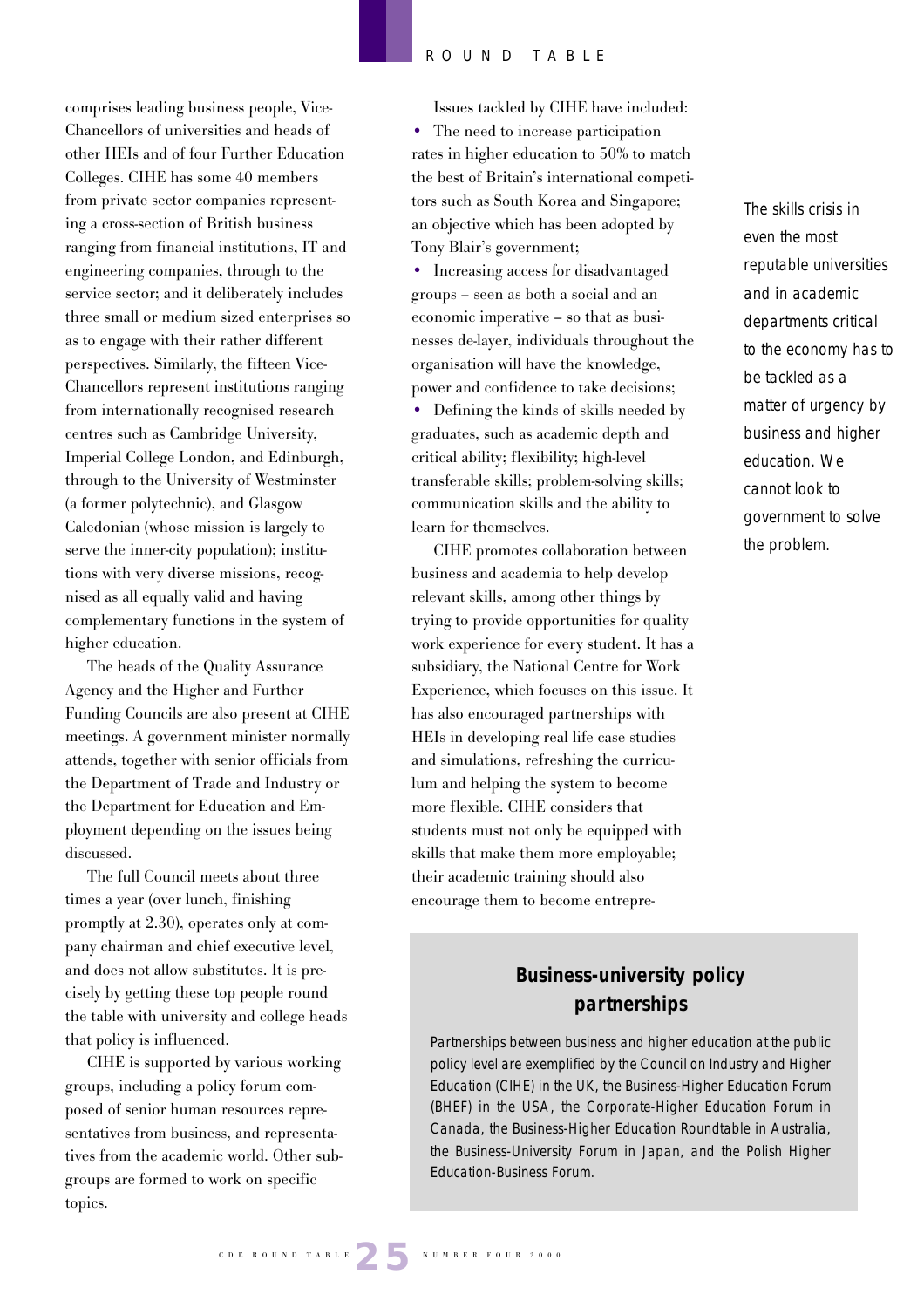### **Business-Higher Education Forum (USA)**

The BHEF was established in 1978 by 20 presidents, chairpersons or chief executives of business corporations, and 20 presidents or chancellors of universities. Membership has now grown to 90, by a process of invitation. It acts under the auspices of the American Council on Education and the National Alliance of Business.

The BHEF has three goals:

- To identify and act on public policy issues of joint concern to business and universities
- To enhance public awareness of such public policy issues
- To guide the evolution of relationships between business and higher education in the USA.

Since its inception, the BHEF has published influential reports in areas such as higher education and global economic trends (America's Competitive Challenge) and relationships between business and higher education (Corporate and Campus Cooperation). One of its major initiatives at present is a study of university-industry research collaboration.

Observers credit the BHEF with major influence on public policy, especially in the area of legislative change to permit easier commercialisation of research results.

neurial, to think about starting their own businesses and create wealth.

CIHE is increasingly concerned with issues of quality. Too many institutions in the UK are trying to do too many things. They lack critical mass in world terms, and haven't thought enough about comparative advantage. This is even truer at the departmental level. HEIs must decide on their focus and mission. They also need to appreciate that, like business, they must outsource and buy in courses from other institutions where they don't have critical mass. To achieve economies of scale and share best practice they need to engage in partnerships with institutions sharing the same mission, with other institutions in their locality and with private companies. The private sector has for long been restructuring, focusing on core activities and entering partnerships. Higher education will want to learn the lessons and adopt similar approaches if it is to deliver the excellence its customers deserve and increasingly expect.

# **Business and universities: Quo Vadis?**

Introducing this discussion, **Michael Spicer** stressed that it is important to deconstruct not only 'universities' but also 'business'. Business is not a collective entity ready and willing to act on a clear vision of its interests. In fact, South African business is in disarray at present – as can be seen if one looks at employer representative bodies. Business is moving from the old establishment towards a new set of arrangements, but it has not yet arrived. Older businesses are modifying into new forms of corporate life, and some are listing abroad. Among the newer businesses no clear set of actors has emerged as yet who are ready to take up public policy issues and engage in social responsibility activities.

It would be short-sighted not to recognise these problems in looking to business for a positive initiative. However, it is clear that we have arrived at an important point of decision. It is absolutely necessary for business and higher education to set the process in motion. Starting with one or two key issues, things can take their course: the substance can develop out of the process.

This calls for leadership from business people who feel passionate about the issue – people with influence, who will galvanise not only their peers but also government and the educational sector. We must sharpen our ideas about how to catalyse the process, focusing on the issue of leadership.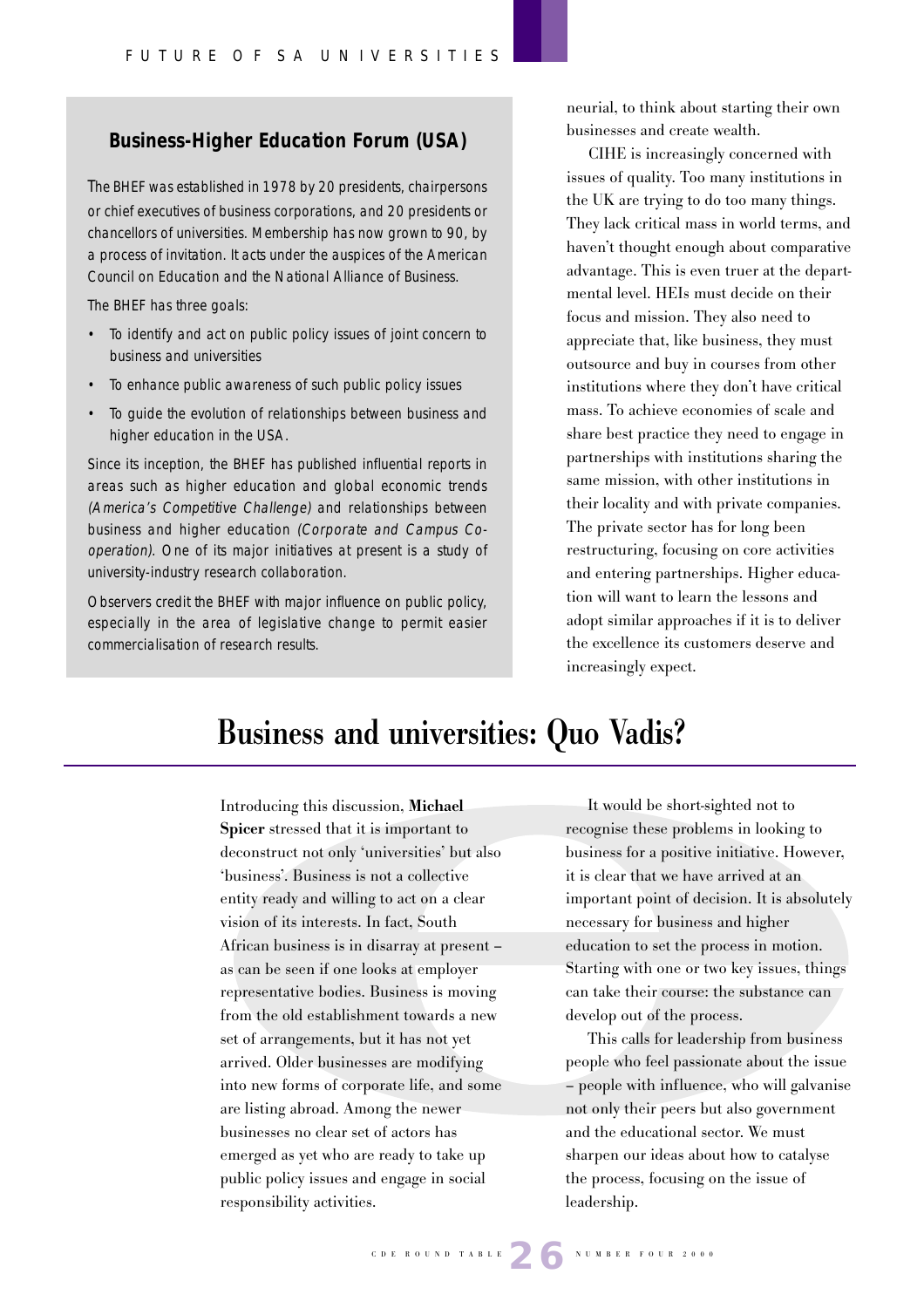#### **Discussion**

• Every organisation in South Africa is bedevilled by skills shortages today and desperately worried about skills shortages tomorrow. It's a great irony that this hasn't translated into a clear perception of mutual interest between business and higher education.

• In CDE's research survey, it was notable that the mission statement of virtually every university in other developing countries – Singapore, Malaysia, Venezuela, Argentina – committed the university right up front to the country's central economic goals. While the mission statements of South African HEIs all include a commitment to national reconstruction and development, when asked to spell out their visions for themselves not one of the 36 institutions related this to its own immediate socio-economic environment.

• Business needs champions to take up the challenge of getting a dialogue going with higher education. Even though the business agenda is overloaded with other issues this problem must be tackled as a matter of urgency not only in the interests of business but also in the national interest.

# • When business or university leaders approach government separately their case is much weaker than if they can make a joint approach. When a partnership representing leading business people and Vice-Chancellors goes to government and says that in the national interest they are really concerned about a particular issue, it is much more likely that they will be listened to – particularly if government departments have also been involved in the process.

• Even in Britain, business has only come to recognise the central importance of knowledge in the last ten or fifteen years. The CIHE was crucial in changing that perception and getting CEOs to see a strategic self-interest in getting together and creating a platform for dialogue with higher education. In the late 1980s an outstanding set of publications on best practice in business-university relations, commissioned jointly by CIHE and the Department of Trade and Industry, raised the level of debate dramatically.

• To get buy-in from business leaders and Vice-Chancellors we need a crisp statement of critical issues around which a shared understanding can develop.

The key conclusion from the CDE round table is that South African business must urgently address its own interests in influencing the future of South African universities.

# **CDE Recommendations**

In essence, **Ann Bernstein** pointed out, the key conclusion from the CDE round table is that South African business must urgently address its own interests in influencing the future of South African universities.

The facts are indisputable. There are enormous problems facing the higher education system as a whole; the few institutions and pockets of global excellence are under threat; the feeder system from our schools is not delivering the quantity or quality of students required; South Africa is slipping against its competitors globally with respect to

higher education; and the country is about to embark on a new and ambitious round of change and intervention, the outcomes of which are uncertain. Business has a fundamental interest in ensuring that this round of change positions South Africa more favourably in terms of its own needs and those of the country for a sound system that delivers increasing numbers of students equipped for the highly flexible, competitive international information economy and educates citizens to sustain, participate in and support the kind of vigorous public debate essential for a vibrant democracy.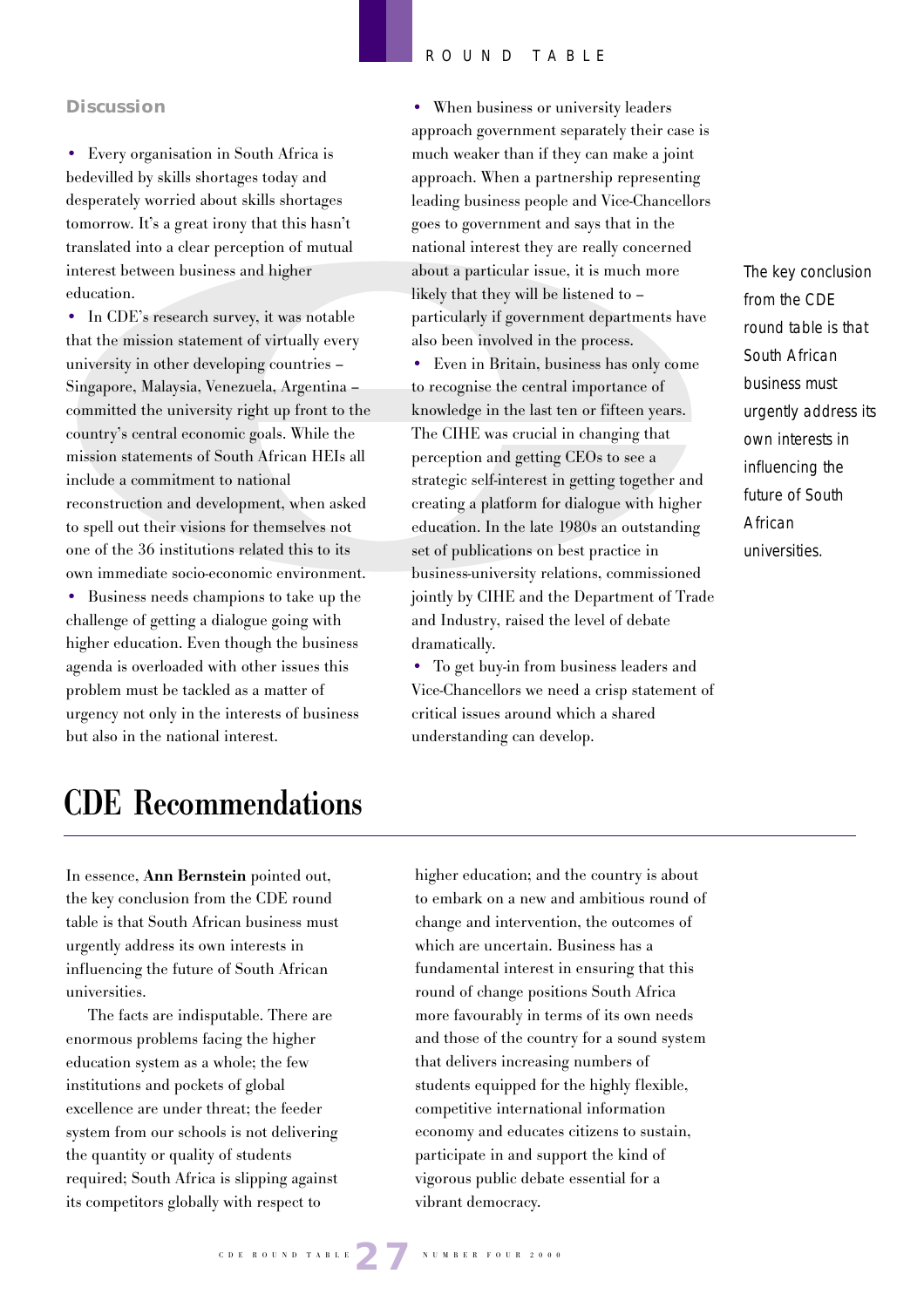The report of the CHE's shape and size task team, Towards a new higher education landscape, which was released shortly after the round table took place, presents both an opportunity and a threat to business in South Africa.<sup>10</sup>

 The task team understood its brief as 'an overarching exercise designed to put strategies in place to ensure that our higher education system is indeed on the road to the  $21<sup>st</sup>$  century. The restructuring will therefore impact on the system as a whole.

There can be no business as usual (Minister of Education, May 2000, press statement).'11

In its report the task team puts forward a package of recommendations that – irrespective of whether you agree with them, believe they are achievable or not – will undoubtedly alter the higher education landscape in South Africa.

The task team made two proposals of direct significance for business:

• The opportunity – 'The Minister should' begin a process of consultation with key

# **HOW WILL BUSINESS RESPOND? Major recommendations of the CHE shape and size task team**

The recently released CHE report, Towards a new higher education landscape, argues that 'South Africa cannot afford to continue with the incoherent, wasteful and uncoordinated system inherited from the past. It must confront what is required by a developing country with respect to knowledge, human resource and service needs and take decisive action to reconfigure the higher education system… Far-reaching changes in higher education are overdue, urgent and unavoidable.' Its recommendations include the following:

- The system must ensure a geographic distribution of HEIs that will best serve national and regional socio-economic needs.
- The distinction between 'universities' and 'technikons' should fall away.
- The total number of HEIs should be reduced through a process of rationalisation involving the combination of institutions, without closing down any existing institution.
- Reconfiguration should result in a differentiated system, with three types of public HEIs:
	- 'bedrock' institutions (some 19 in all) concentrating on undergraduate programmes, with limited postgraduate teaching to masters level
	- six institutions working in selected

areas of research, offering only selected doctoral programmes but extensive masters programmes, and undergraduate programmes

- a very small number of full research institutions, with comprehensive postgraduate programmes to doctoral level, as well as undergraduate programmes.
- A single distance education institution, combining Unisa and Technikon SA.
- A four-year bachelor's degree, with the first two years providing for the development of broad basic skills.
- The national participation rate in higher education should be raised to 20% of the 20-24 year age group over the next 10-15 years.
- The Minister must begin a process of consultation with key national stakeholders on the proposed reconfiguration.
- Public and donor funds must be mobilised to support these changes.

Initial reactions from HEIs have been mixed, but generally unenthusiastic and openly hostile in some cases. The report will clearly be the subject of intense debate and institutional manoeuvring for some time to come.

**How will business respond?**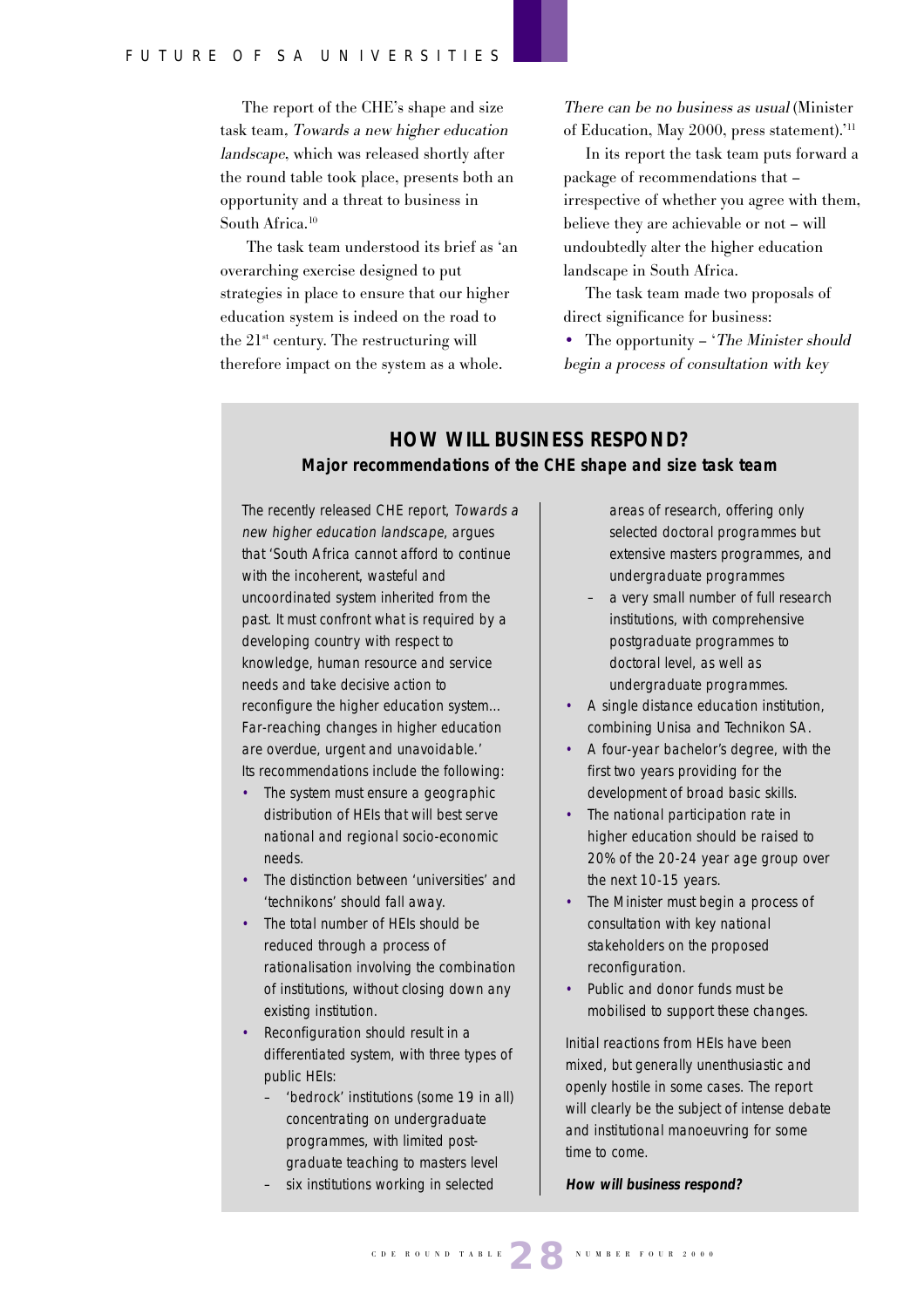national stakeholders on the proposed reconfiguration of the higher education system' (p. 66).

• A threat and an opportunity – *Public*, international donor and private sector funds should be mobilised for strategic interventions towards the reconfiguration of the system and the achievement of quality, equity and efficiency in higher education' (p. 68).

The ideas and work involved in the CDE round table provide pointers for how and why business leaders should respond to the new set of circumstances facing their companies and the country's system of higher education.

CDE would put forward the following priorities:

**The business sector should develop a well-researched position on the way in which the interests of government, the higher education sector, and business – and therefore the interests of the nation – link to and coincide in respect of higher education.** The higher education system of South Africa can be successfully developed only on the basis of this understanding. Without it higher education cannot play its crucial roles in democratisation, economic growth and social equity. It will be dangerous for the country if the (mistaken) perception is allowed to develop that business might have interests in respect of higher education which are not shared by the tertiary sector itself or by government or the rest of society at large. Business has to ensure that its proposals with respect to the future of higher education are clearly designed and perceived to promote national interests and not a narrow sectional interest. **1**

As a core element of this broad understanding **business should 2 develop a collective perspective articulating the distinctive benefits from higher education to business.** This should be publicised and accepted within the

business sector, and linked positively to the perspectives of government and the higher education sector.

**Leading corporations should urgently initiate an appropriate collective process to study the report on the 'shape and size of higher education' in South Africa from a business interests perspective.** They need to do this informed by their own needs now and for the foreseeable future, and fully cognisant of the many problems facing schools and higher education in South Africa. If the recommendations threaten to weaken or undermine centres of excellence for the sake of bailing out and supporting institutions with very limited capacity to contribute to the economy then national and business interests will be adversely affected. **3**

On the basis of this work and equipped with its own vision, needs and perspective **business should engage with senior cabinet ministers and senior officials in government and a selection of higher education institutions in order to make a considered contribution to the direction of the 'shape and size' debate.** This will require resources (people and time) appropriate to the task. **4**

**Business should take the initiative to establish a co-operative businesshigher education forum** for the ongoing exchange and development of views. This forum could contribute to the consultations undertaken during the 'shape and size' debate, and beyond that to the muchneeded, ongoing process of consultation and co-operation. This forum needs to operate and make inputs at the highest level, with very senior business participation and competent professional support staff, to provide a continuing base for influencing public policy on higher education and the school system feeding into higher **5**

The report of the CHE's shape and size task team, Towards a New Higher Education Landscape, presents both an opportunity and a threat to business in South Africa.

<sup>&</sup>lt;sup>10</sup> CHE shape and size of higher education task team, Towards a new higher education landscape: Meeting the equity, quality and social development imperatives of South Africa in the 21st century, July 2000.

<sup>&</sup>lt;sup>11</sup> CHE, Towards a new higher education landscape, p5.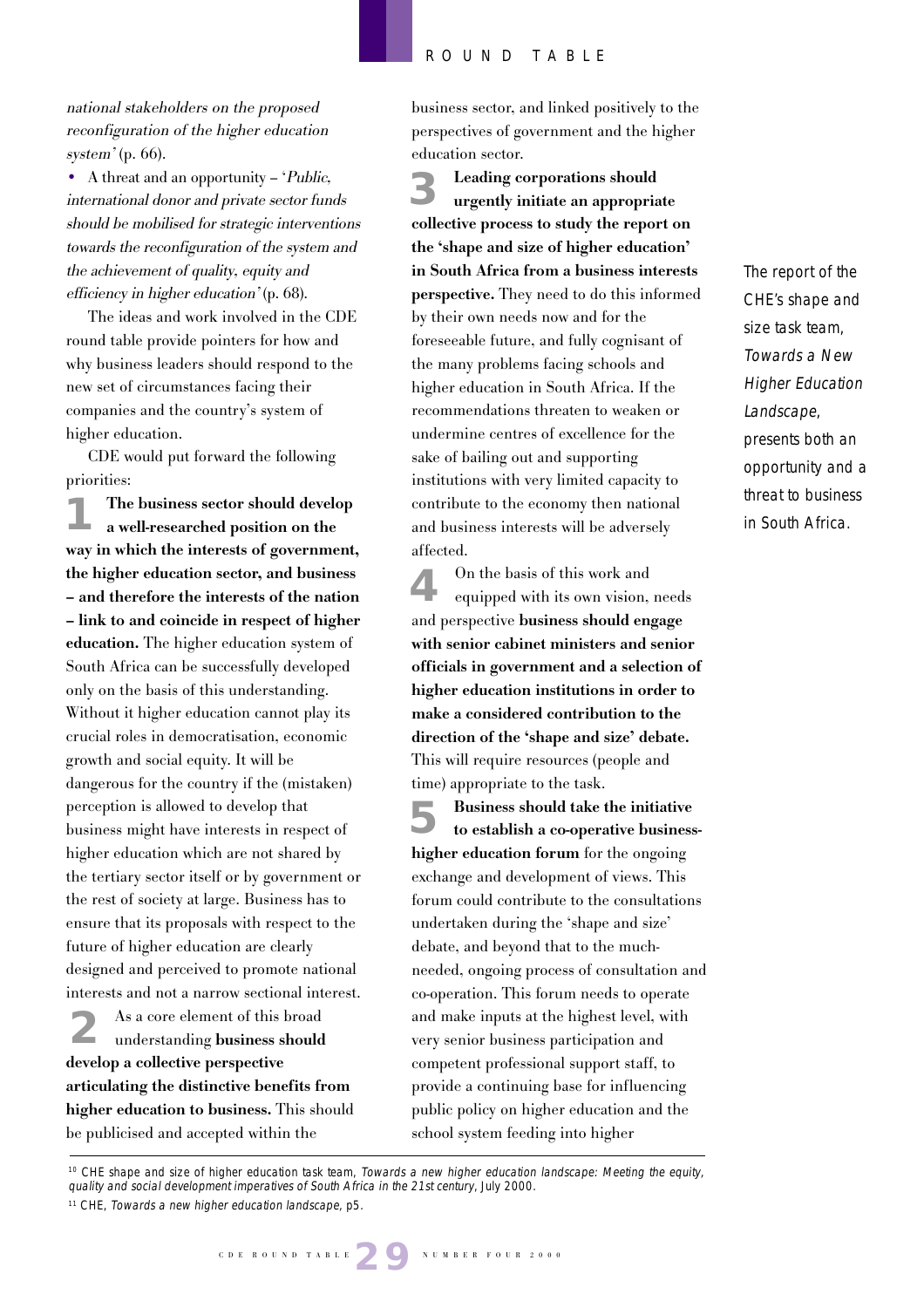education. The UK's Council for Industry and Higher Education provides a useful model for South Africa.

Business should exercise much more influence on universities by **more coordinated and vigorous use of voluntary membership of internal university decision-making, advisory or consulting bodies.** A meeting of business members of university councils once a year – perhaps under the auspices of the forum – to share thoughts and strategies on making their inputs more effective could strengthen their contribution immeasurably. **6**

Business should **make strategic use of its financial donations and grants to universities.** This sounds obvious **7**

# **Concluding remarks**

Higher education has a vital role in helping South Africa to develop an internationally competitive economy, a more prosperous and equitable society, and a stable democracy.

South Africa is the most developed economy on the continent but it is losing momentum relative to certain other emerging markets. We have already lost relative position. After the second world war we were at the level of Brazil and Australia in terms of productive strength. Now South Africa has been overtaken by south east Asia and seem likely to fall relative to the economies of eastern Europe, Latin America and south Asia. We do not have large regional markets nor do we have domestic savings, cheap capital or cheap labour. South Africa's lifeline for the protection of our relative position in the emerging markets of the world depends increasingly on high level skills and technological innovation.

Business must protect and build this resource base otherwise we are going to become merely the leading economy in subbut it does require businesses to formulate clearly what their interests are in respect of funding higher education. Consideration should be given to the drafting of a set of strategic guidelines in this respect.

Business should **sharply increase its collaboration with universities, the science councils and other such bodies** in carrying out research programmes. **8**

Business should actively begin to **cooperate with universities in the commercialisation of suitable research results to the benefit of business, universities and society as a key element in South Africa's strategy for economic development. 9**

Saharan Africa. Business has to look to itself, to universities, to the education system in general and to the interface with technology. It has to get serious about this and begin to co-ordinate its efforts. For this it needs to act collectively through a business-higher education forum backed by expertise, and it needs to develop **political will** as much as government needs to do so. Vision and leadership is required to bring together an inherently disorganised set of business players and interests.

South African business now has an opportunity to influence the future of the country's universities in an unprecedented way and to a significant degree. It also has an unusual opportunity to influence public policy towards higher education as a whole. The methods of doing so and the variety of specific roles business can play are clearly delineated in studies of the international experience and current South African practice by CDE and other business funded organisations on how best to influence public policy. Indeed many governments, universities and businesses around the

South Africa's lifeline for the protection of our relative position in the emerging markets of the world depends increasingly on high level skills and technological innovation.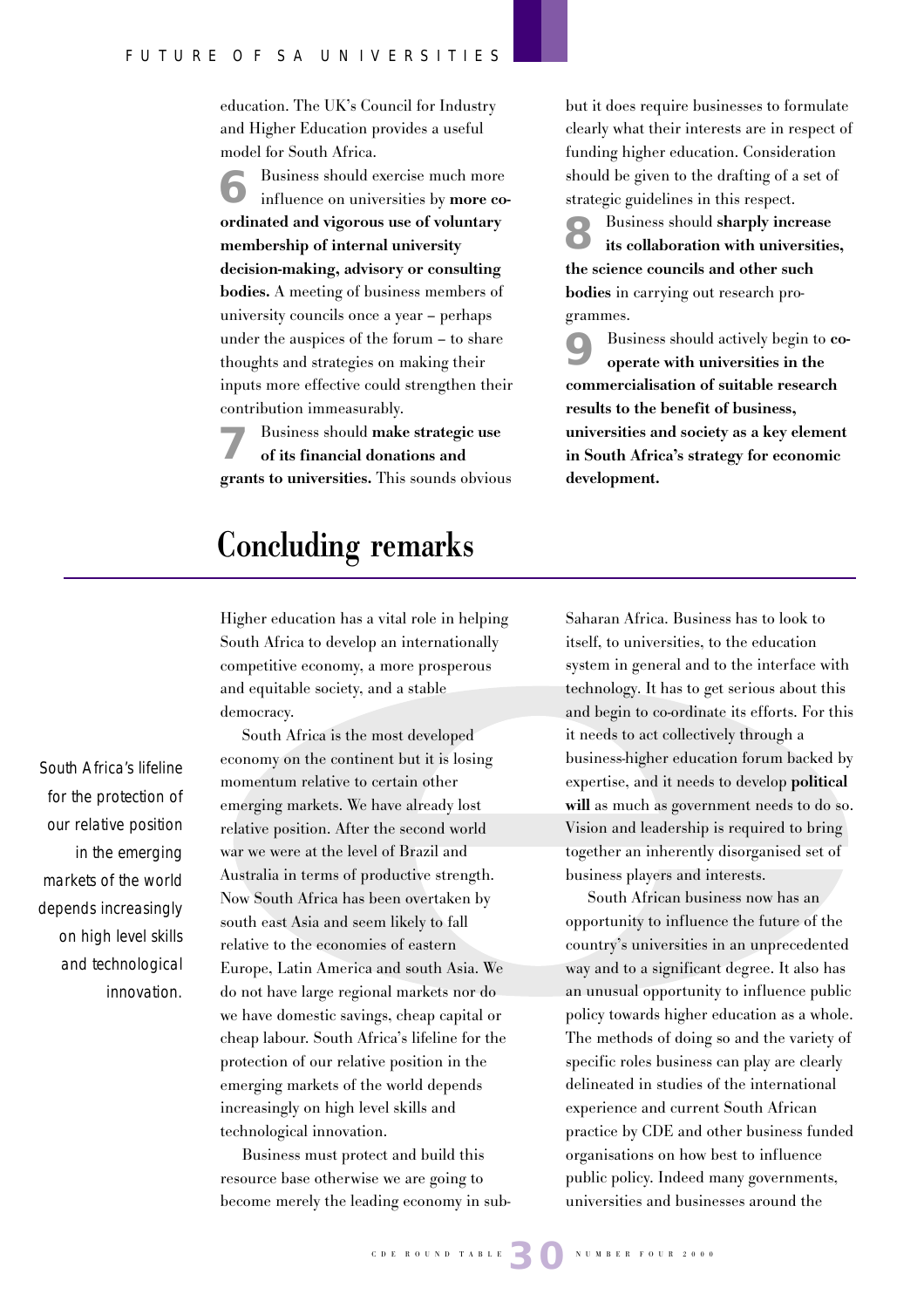world are 'simply getting on with tasks which South African business and universities regard as novel and even revolutionary'.12

International experience shows that the new knowledge economy is the key force behind the changing relationship between business, universities and government. Economic globalisation is creating an ever greater drive for competitiveness in business and a relentless search for niche export areas, often involving high tech production, marketing and sales. In turn companies are seeking more highly qualified employees and require access to lifelong learning and skills improvement for their employees throughout their careers. Universities must respond to these needs and to the other demands of a knowledge-based economy. This does not only apply to areas of high technology. Knowledge and the technologies of implementing knowledge are just as vital in programmes of poverty relief and the development of markets in communities previously excluded from the benefits of modern innovation as they are in pushing computer applications beyond previously imagined limits. A better quality of life for all is based on better knowledge, better products and better economic growth. Business and universities could co-operate

fruitfully in all these areas, even if the demands of economic growth were not actually compelling them to do so.

Globalisation has had specific impacts on universities. Through a series of linked policy decisions relating to successful macro-economic policy, globally competitive imperatives are the ultimate cause of diminishing state support for universities and the increasing need for universities to diversify and increase their sources of income. Universities therefore have very immediate reasons for entering into partnerships with business.

The government needs business as an active strategic partner in the difficult task of rethinking the higher education system South Africa currently has, to one far better suited to a middle income developing country determined to become a global competitor and an African success story. Business can be government's key ally in taking the country forward and beyond the narrow interests and perspectives struggling to catch up with President Mbeki's bold vision of a modern, globally competitive nation.

The stakes are high. Effective and strategic business participation in the debate about the future of South Africa's system of higher education could make all the difference between success and failure.

' Many governments, universities and businesses around the world are simply getting on with tasks which South African business and universities regard as novel and even revolutionary.'

<sup>12</sup> Lee: International experience in business-university co-operation: Executive summary, p1.